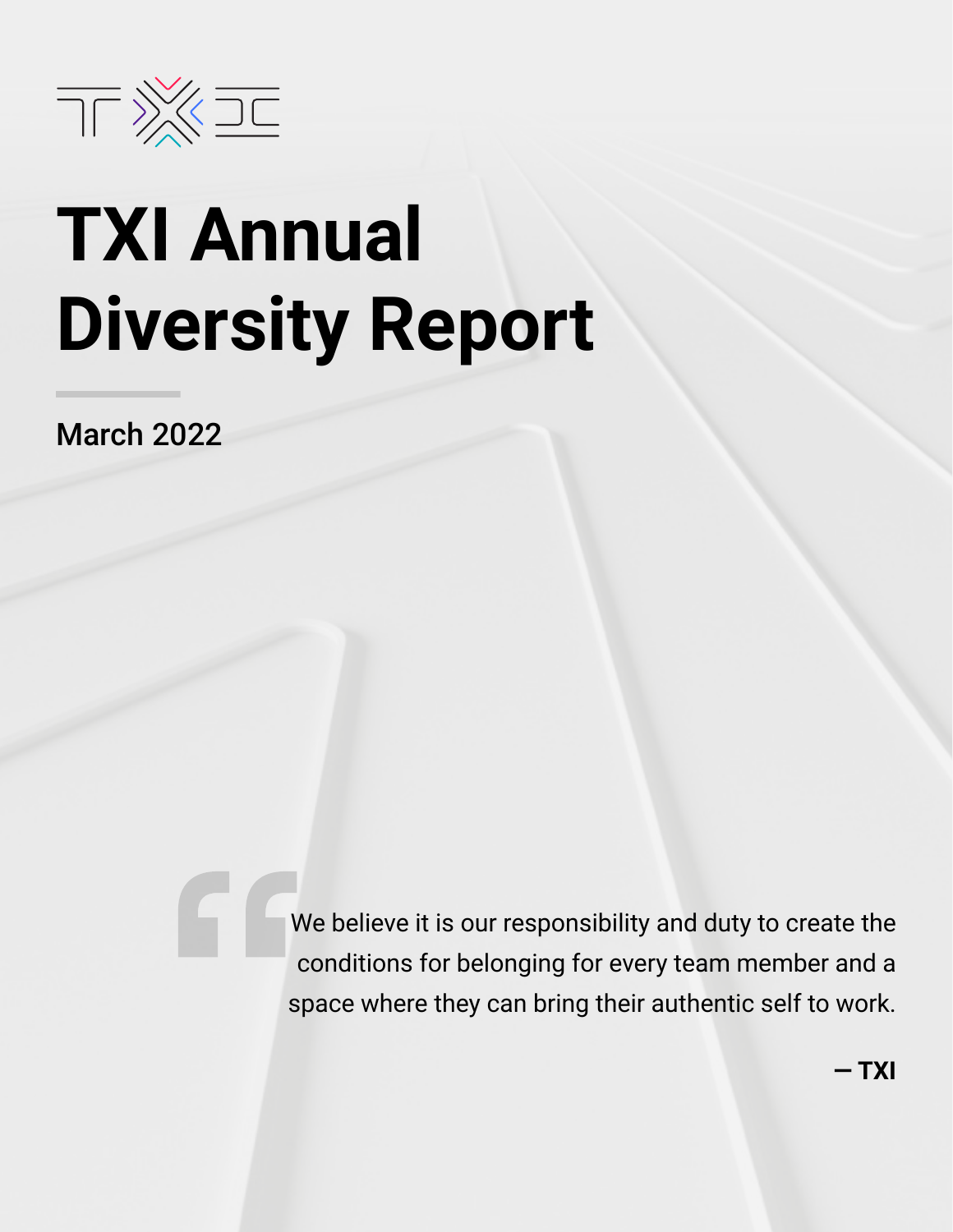## **Table of Contents**

| <b>About TXI</b>                       | 3  |
|----------------------------------------|----|
| Why Is DEIB Important to Us?           | 3  |
| <b>Methods</b>                         | 3  |
| Goals                                  | 4  |
| <b>Results, Trends and Reflections</b> | 4  |
| <b>Demographic Report</b>              | 5  |
| <b>Notable Identity Benchmarks</b>     | 11 |
| <b>Year-Over-Year Trends</b>           | 16 |
| <b>Analysis &amp; Observations</b>     | 16 |
| <b>Analysis by Level</b>               | 17 |
| <b>Analysis by Salary</b>              | 20 |
| <b>Analysis by Practice Group</b>      | 24 |
| <b>Singular Demographic Benchmarks</b> | 26 |
| <b>White Supremacy Culture Audit</b>   | 30 |
| <b>Closing and Next Steps</b>          | 32 |
| <b>Appendix</b>                        | 33 |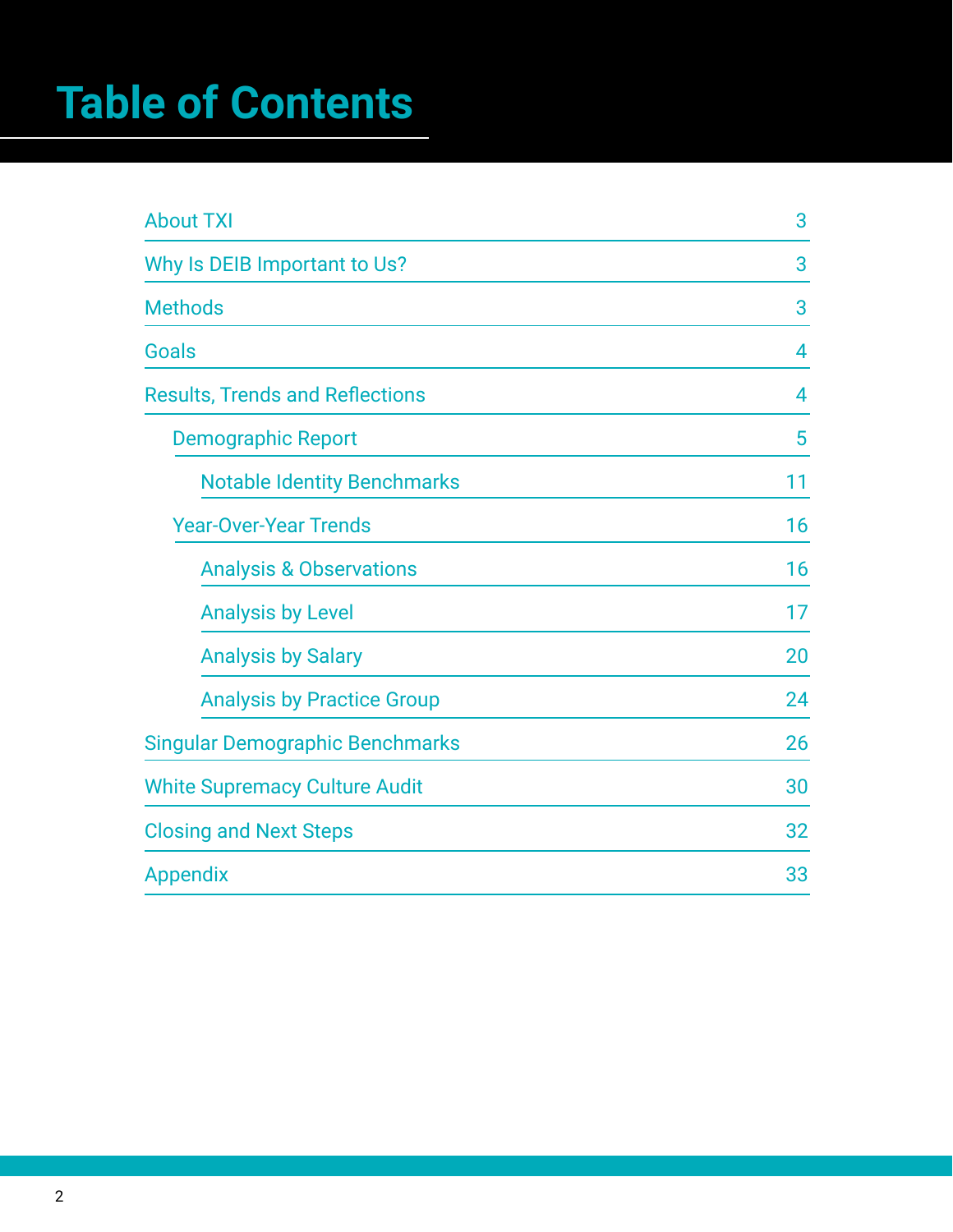<span id="page-2-0"></span>

TXI is a strategy and product innovation firm providing a range of services for custom software and mobile applications. We blend product, design, and engineering across web, mobile, IoT, and data into an integrated approach that's proven critical to our partners' success. We're with you from concept to completion to iteration, making sure at every step that what we're building will delight users.

#### **Why Is Diversity, Equity, Inclusion and Belonging (DEIB) Important to Us?**

**[Read more about our DEIB approach](https://www.tablexi.com/diversity-equity-inclusion-and-belonging-at-table-xi), including defining these terms within our organization.**

### **Methods**

We always encourage our clients to do user research before starting a new project, so we did the same in developing our annual report through our partnership with DEIB transformation firm [Ethos](https://ethostalent.com/):

- $\blacksquare$  We gathered input from employees to inform our survey.
- We looked at examples of other companies' surveys.
- $\blacksquare$  We agreed on terminology to be used in the report.
- We promised anonymity for survey respondents.
- $\blacksquare$  We agreed on a minimum viable response rate of 80%.
- We created consistency between the questions we asked for our 2020/2021 and 2021/2022 reports to identify change over time.
- $\blacksquare$  We made sure that our survey would consider our four justice pillars: Racial Justice, Disability Justice, Environmental Justice, and Gender Justice.

Insight from the TXI Diversity Survey is the basis for this report. We agreed on standards for adding questions to the Diversity Survey, such as only including questions most employees expressed interest in, and made some questions optional. For required questions, we provided a "Prefer Not to Say" option. ([Footnote 1\)](#page-34-0)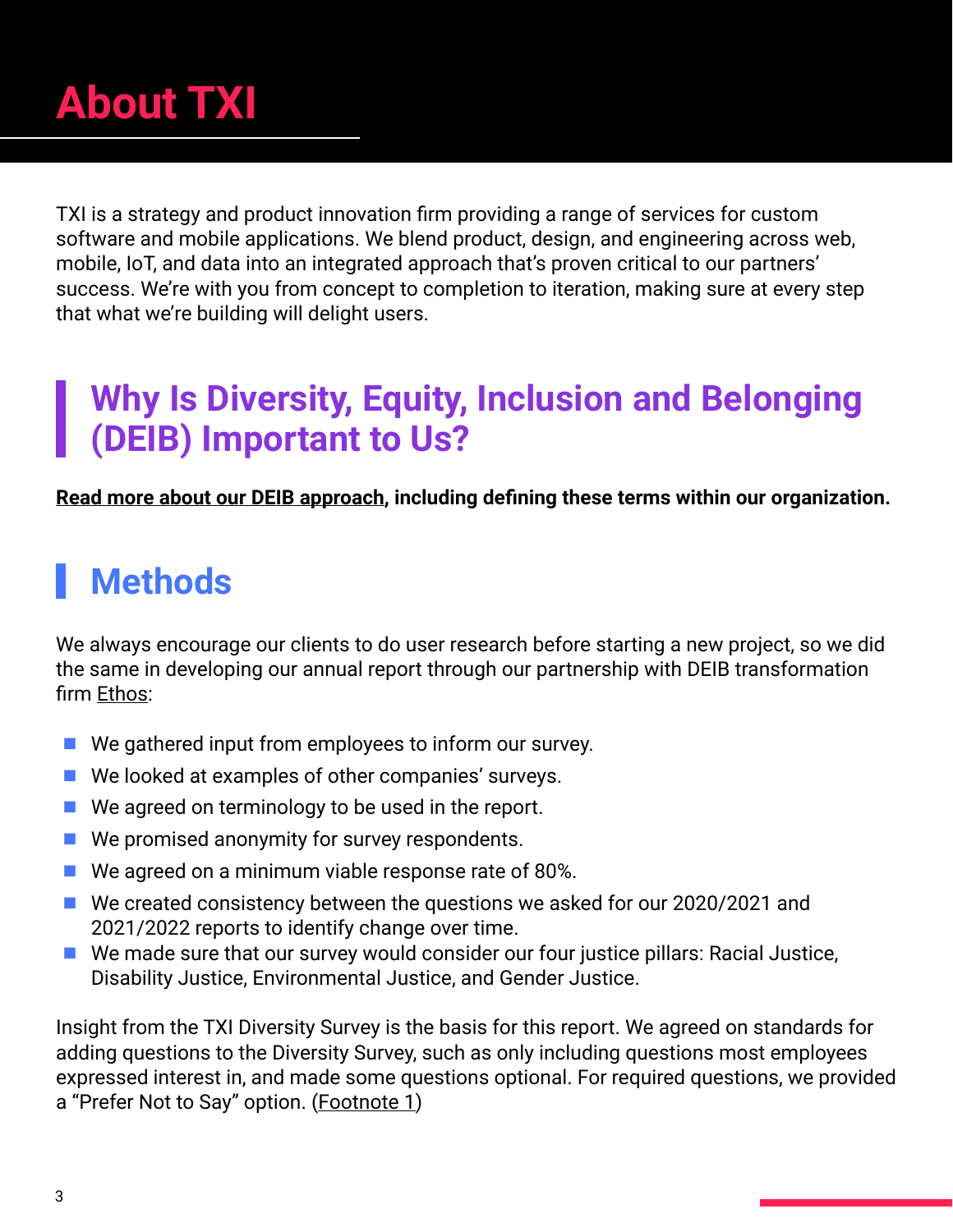<span id="page-3-0"></span>We were intentional about language use, opting for precise and preferred terminology based on [Feminuity,](https://static1.squarespace.com/static/5cdb02d1ebfc7f4d8f68fd54/t/5f986c75052c1d360d51874b/1603824758806/A_Guide_to_LGBTQ2%2B_Inclusion_for_HR%2C_People%2C_%26_DEI_Leaders_%5BFEMINUITY%5D.pdf) the U.S. Census Bureau, the [Centre for Community Organizations,](https://coco-net.org/white-supremacy-culture-in-organizations/) and [Gender](https://gender.fandom.com/wiki/Gender_Wiki)  [Wiki](https://gender.fandom.com/wiki/Gender_Wiki). We included this terminology in our survey for easy reference for our respondents.

### **Goals**

At TXI, we want to hold ourselves accountable for DEIB to our four primary stakeholders (our employees, our clients, our owners, and the community we engage with). Our goals for this report, which will happen annually going forward, include:

- To help us describe the current state of the company. **1**
- To compare the current state of the company to its state last year and note areas of change or equivalency. **2**
- To apply the insights we gain from this study toward meaningful change in the next year. **3**

### **Results, Trends, and Reflections**

Given that this report is looking at equity above all else, we focused on representation by employment level, salary band, and practice area. Find a full **[representation of how people](#page-10-0)  [self-identify here](#page-10-0), as well as other key variables.** [\(Footnote 1](#page-34-0))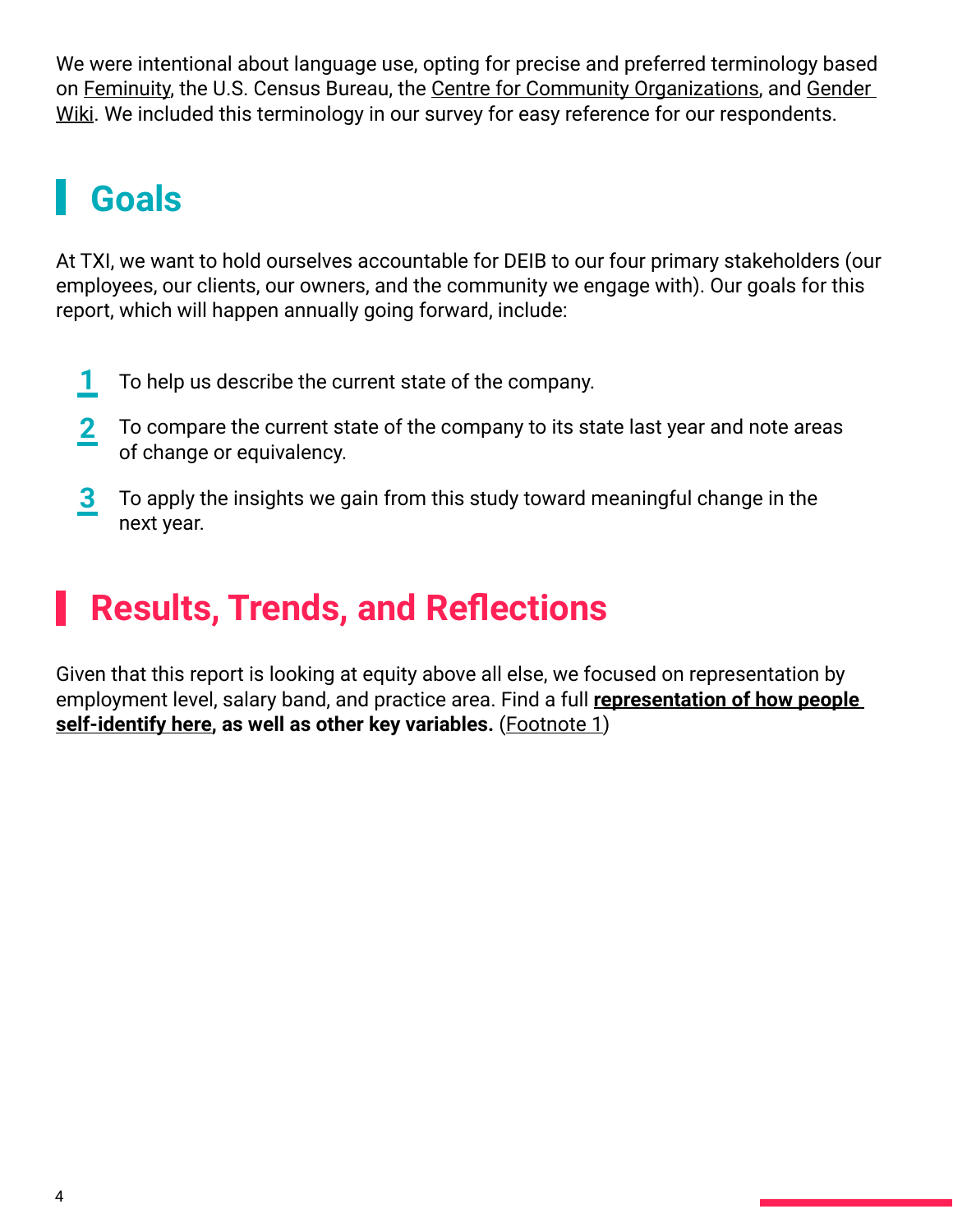## <span id="page-4-0"></span>**Demographic Report**

### **Gender Identities**



- In 2021, there was an increase in both Man-identified (13.6%) and Woman-identified respondents (11.8%).
- Non-binary gender-identified respondents have remained the same since last year.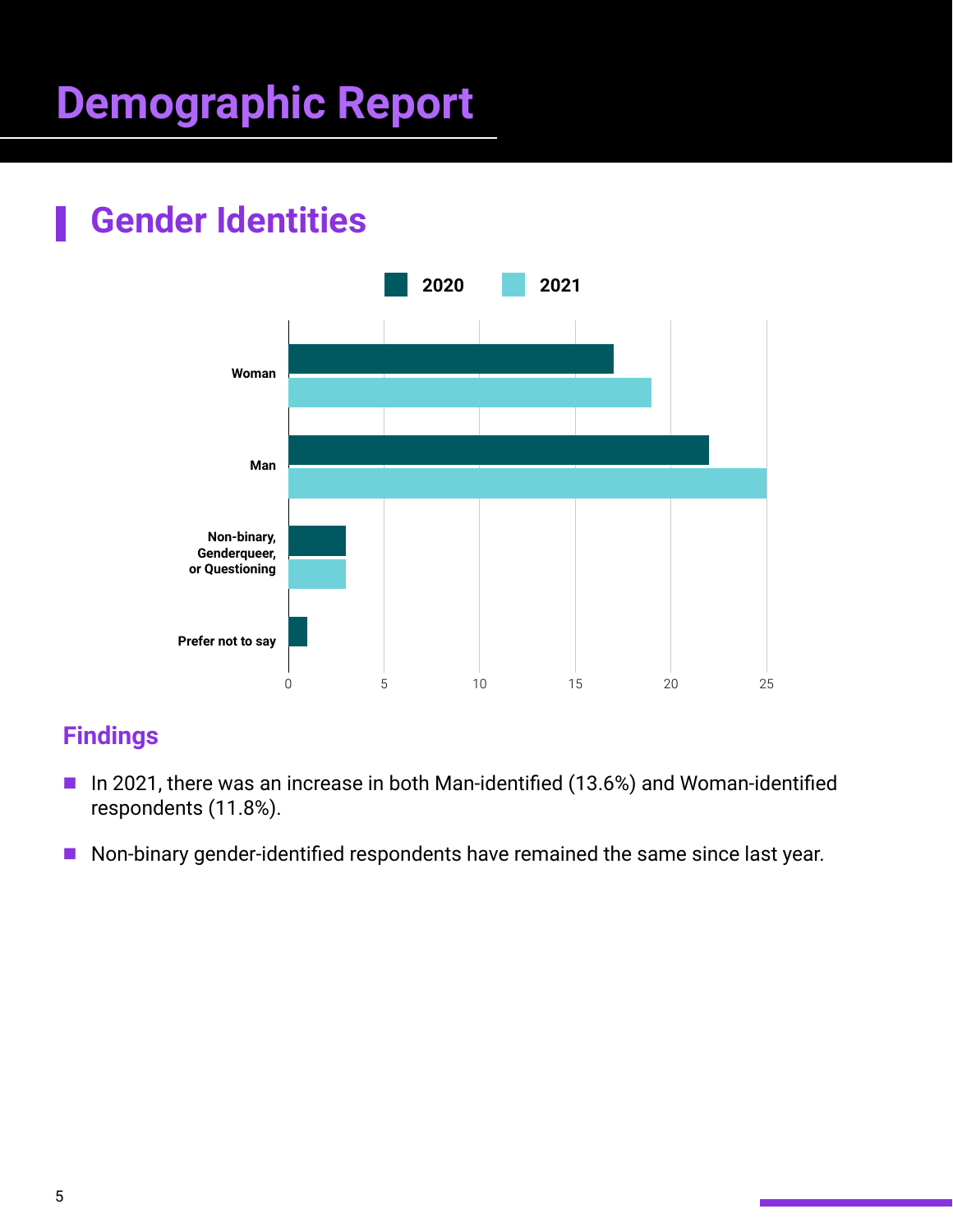### **Racial/Ethnic Identities**



- In 2021, the number of White-identifying respondents remained unchanged.
- **In 2021, TXI saw an increase in Black-identifying respondents (2 more respondents,** representing a 100% increase) as well as those who identified with multiple racial/ethnic identities (2 more respondents, representing a 50% increase).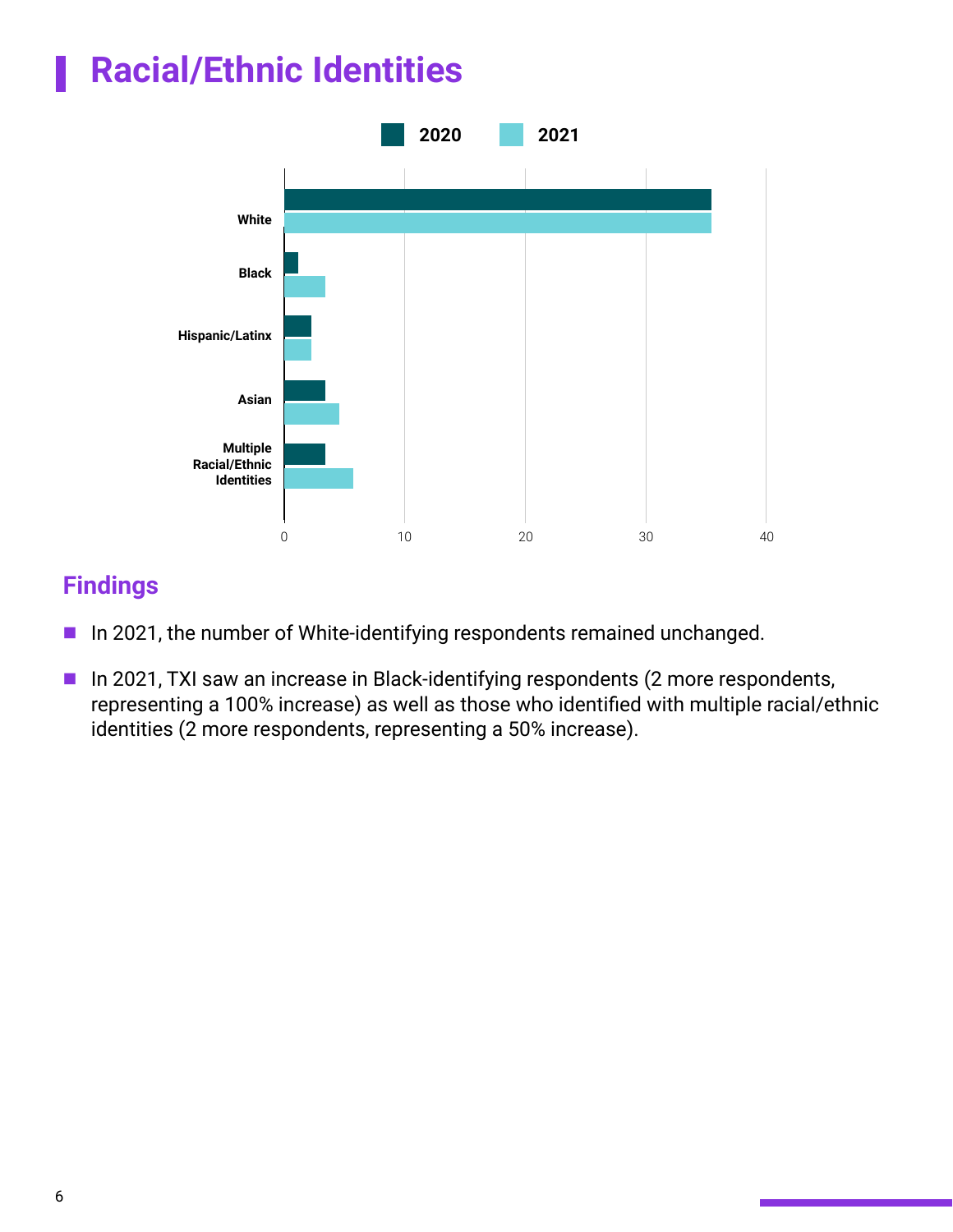### **Sexual Orientation**



#### **Findings**

■ In 2021, TXI saw an increase in employees with LGBTQIA+ identities (2 more respondents, representing an 18% increase) and a slight decrease in those who identified as Straight (Heterosexual)(1 less respondent, representing a 3% decrease).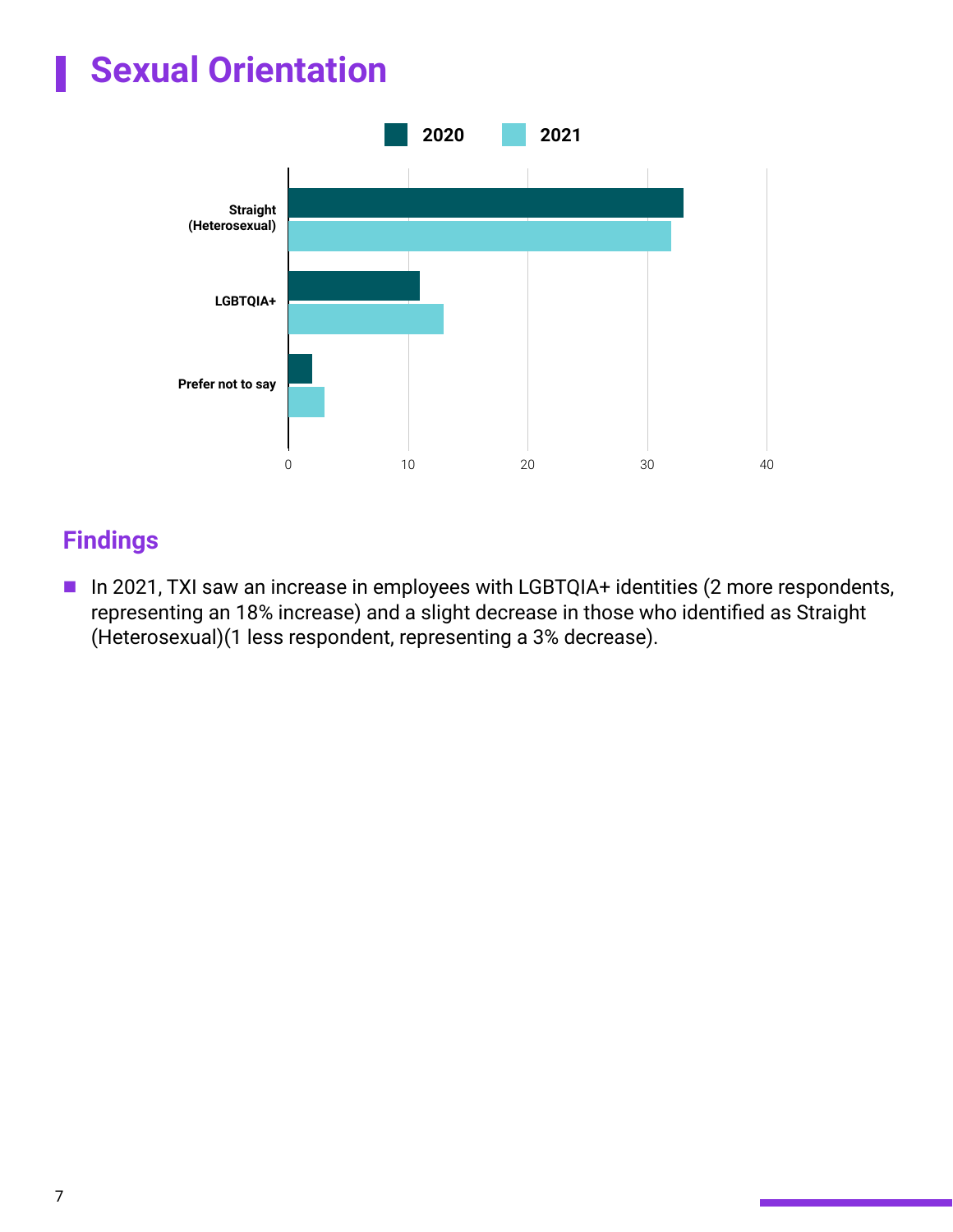### **Primary Caregiver Status**



#### **Findings**

■ In 2021, TXI saw an equal increase in those who selected "Yes" and "No" when asked about their primary caregiver status (2 more respondents for both, representing a 10% and 8.9% increase).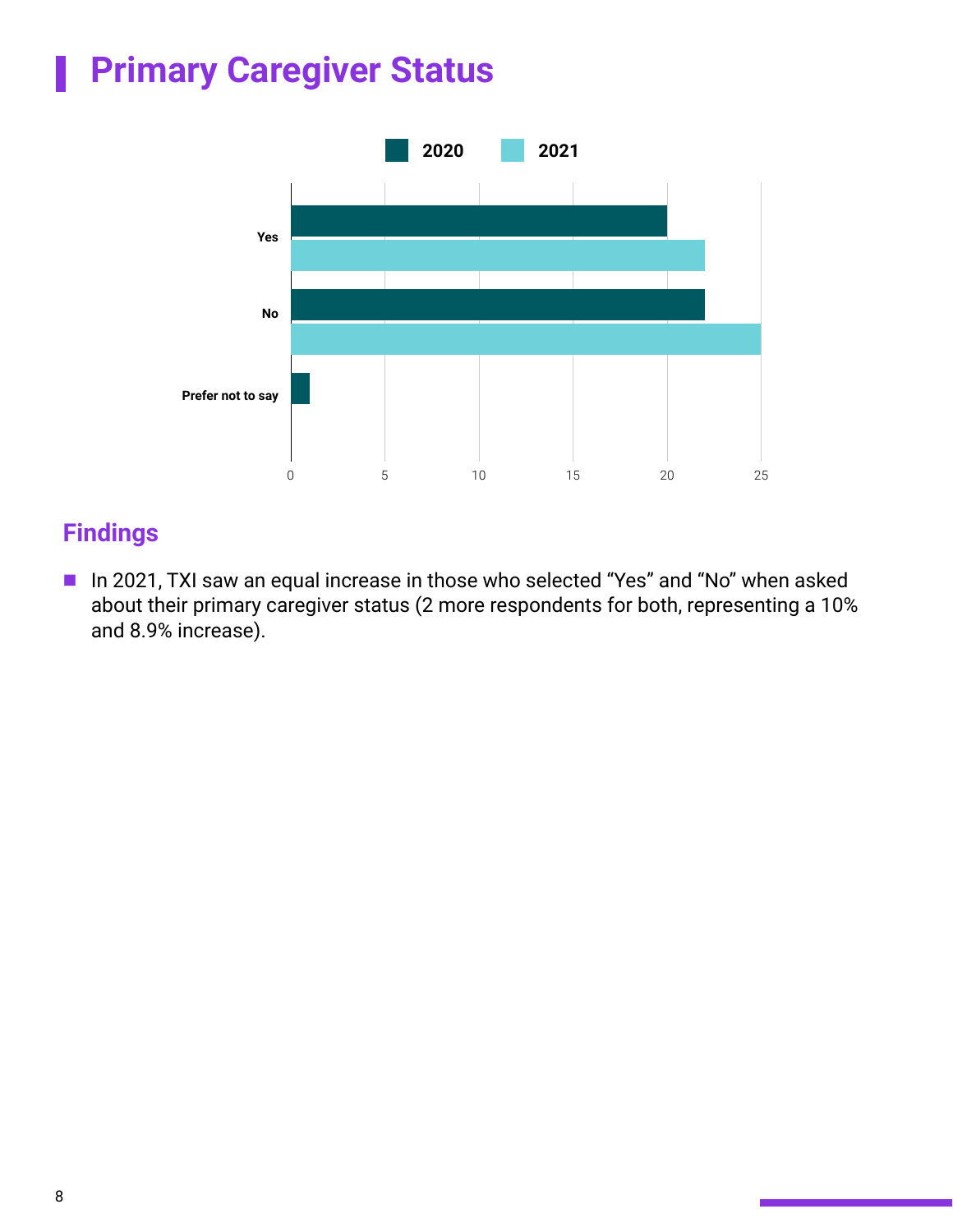### **Disability Status**



#### **Findings**

 $\blacksquare$  In 2021, TXI saw an increase in employees who identified as living with a disability (3 more respondents, representing a 75% increase) and a decrease in those who do not identify as living with a disability (5 fewer respondents, representing a 13% decrease).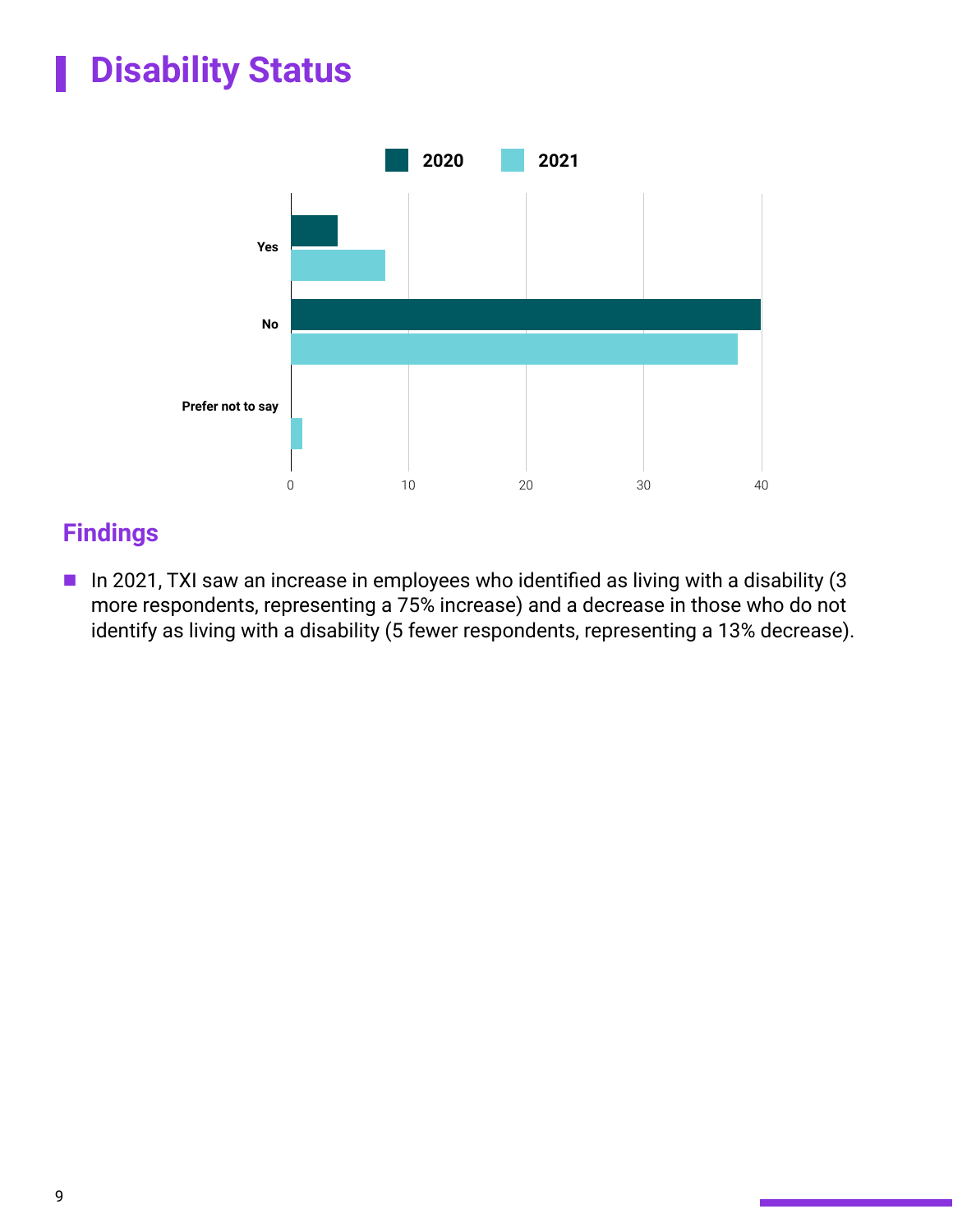### **Age Group**



- In 2021, TXI saw a slight increase in respondents in the 25-34 age group (1 more respondent, representing a 7% increase).
- The highest increase was in the 35-44 age group (3 more respondents, representing a 14% increase). This age group is also the most highly represented (51.1%)
- There was a slight decrease in respondents in the 45-54 age group (2 fewer respondents, representing a 20% decrease).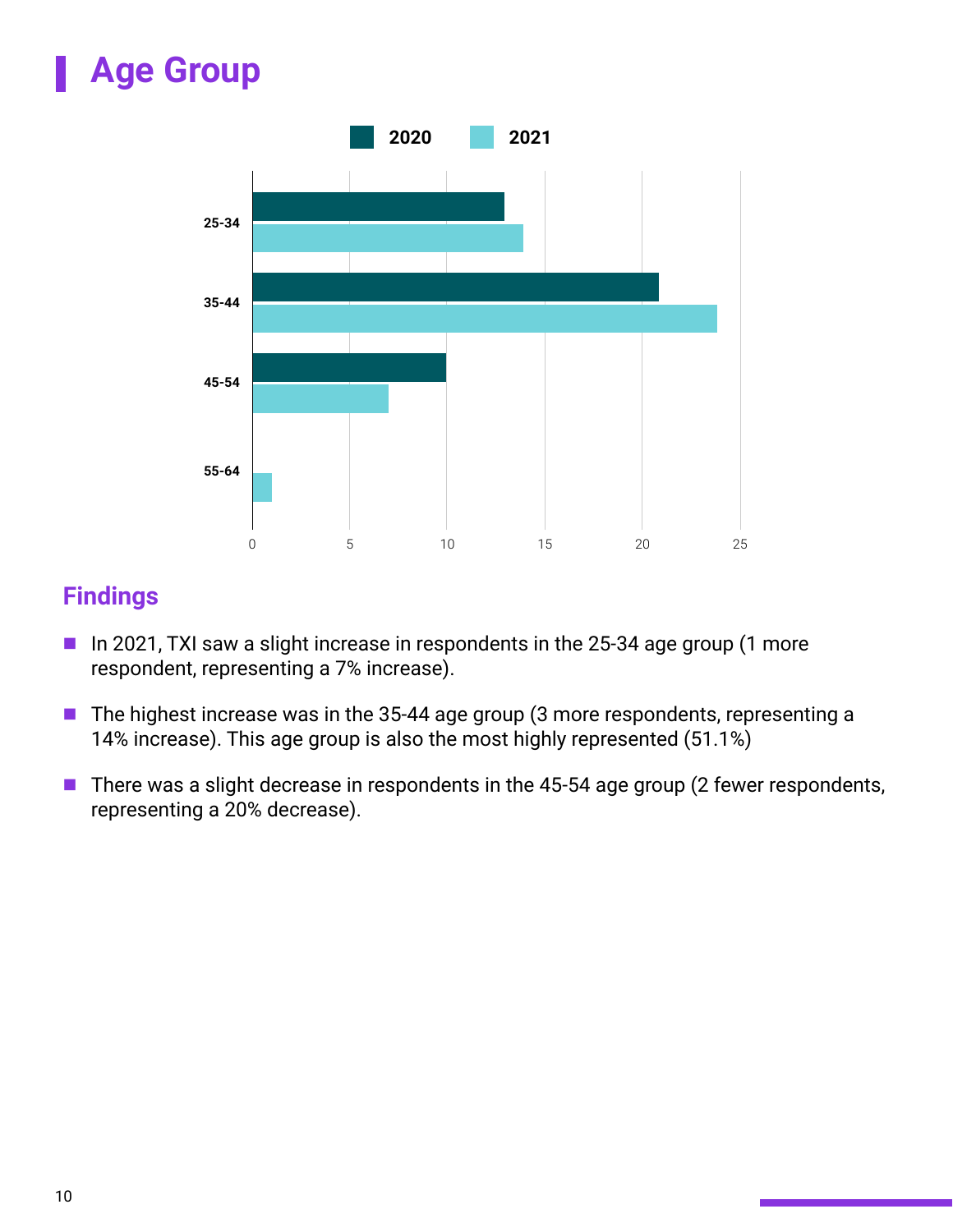## <span id="page-10-0"></span>**Notable Identity Benchmarks**

#### **Age Group** н

| <b>Age Group</b> | <b>TXI</b> | % of TXI<br><b>Respondents</b> | % of Chicago<br><b>Population</b> | % of National<br><b>Population</b> |
|------------------|------------|--------------------------------|-----------------------------------|------------------------------------|
| 25-34            | 14         | 29.8%                          | 33.3%                             | 60.1%                              |
| $35 - 44$        | 24         | 51.1%                          | 28.8%                             | 18.5%                              |
| 45-54            | 8          | 17.0%                          | 29.6%                             | 12.2%                              |
| $55 - 64$        | 1          | 2.1%                           | 6.6%                              | 5.6%                               |

- The majority of respondents at TXI are in the 35-44 age group (51%).
- No respondents are under the age of 25 or above the age of 64.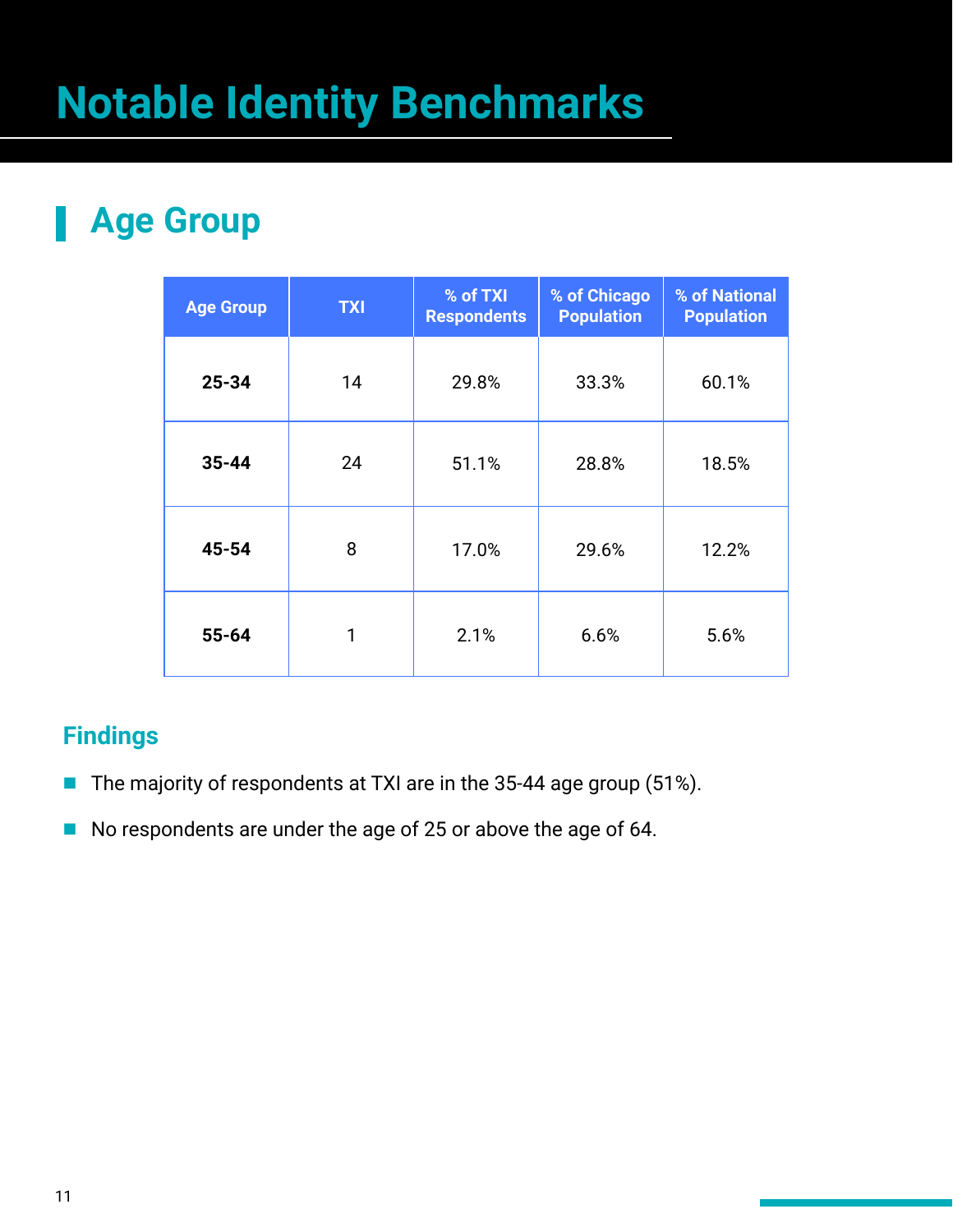#### **Gender Identity** Ш

| Gender/<br><b>Gender Identity</b>             | <b>TXI</b> | % of TXI<br><b>Respondents</b> | % of Chicago<br><b>Population</b> | % of National<br><b>Population</b> |
|-----------------------------------------------|------------|--------------------------------|-----------------------------------|------------------------------------|
| <b>Woman</b>                                  | 19         | 40.4%                          | 51.4%                             | 50.8%                              |
| Man                                           | 25         | 53.2%                          | 48.6%                             | 49.2%                              |
| Non-Binary,<br>Genderqueer,<br>or Questioning | 3          | 6.4%                           | N/A                               | N/A                                |

- The majority of respondents at TXI are Man-identified (53.2%) Last year this number was 47.7%.
- Last year Woman-identified respondents made up 36.4% of respondents compared to this year's 40.4%.
- $\blacksquare$  Both last year and this year the same amount of respondents (3) identified with a non-binary gender identity.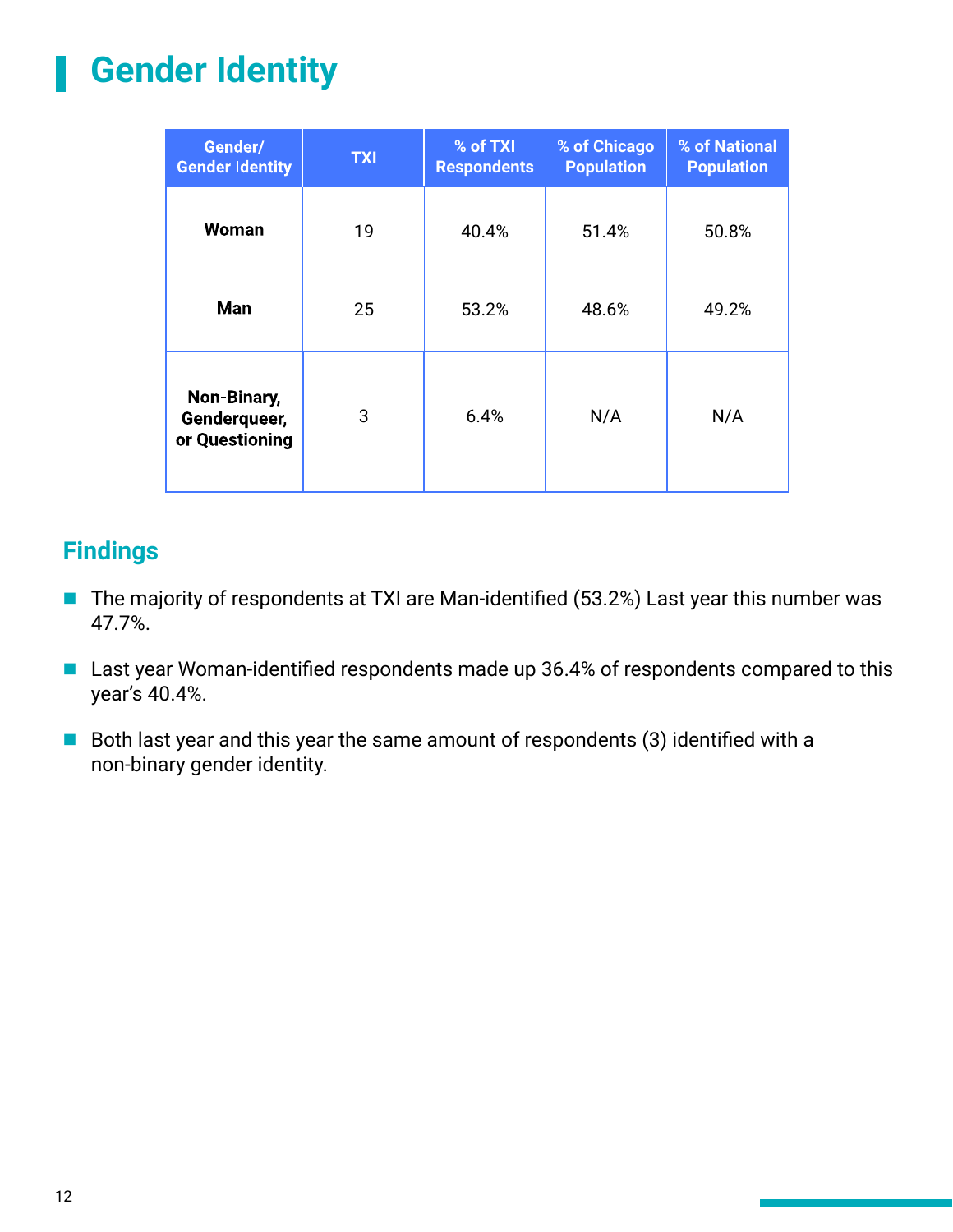#### **Sexual Orientation** H

| <b>Orientation</b>          | <b>TXI</b>     | % of TXI<br><b>Respondents</b> | % of Chicago<br><b>Population</b> | % of National<br><b>Population</b> |
|-----------------------------|----------------|--------------------------------|-----------------------------------|------------------------------------|
| <b>Straight</b>             | 32             | 68.1%                          | 92.5%                             | 95.5%                              |
| LGBTQIA+                    | 13             | 27.7%                          | 7.5%                              | 4.5%                               |
| <b>Prefer Not</b><br>to Say | $\overline{2}$ | 4.2%                           | N/A                               | N/A                                |

#### **Findings**

The majority of respondents at TXI identify as Straight (68.1%).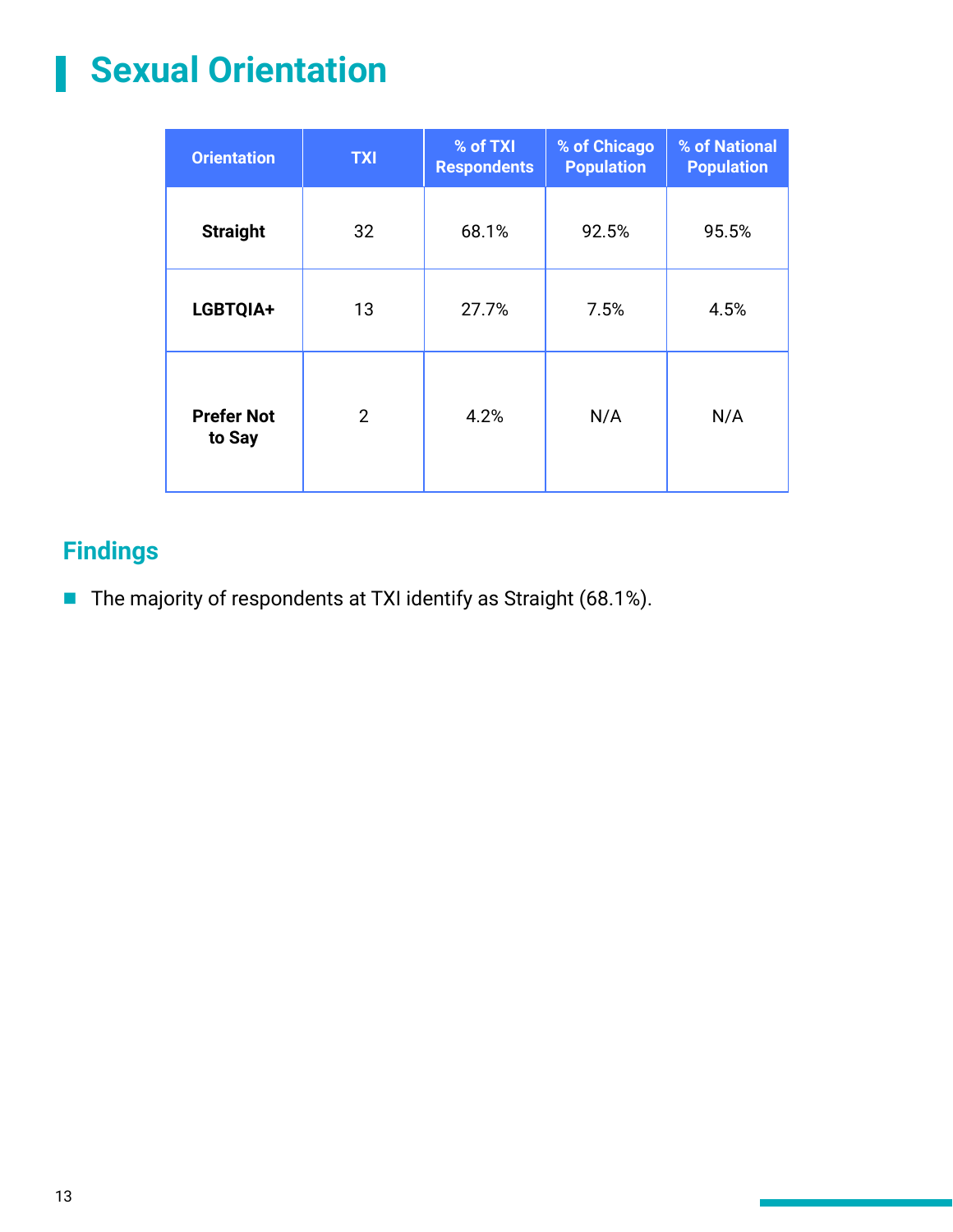#### **Disability**

| <b>Disability</b>                     | <b>TXI</b>     | % of TXI<br><b>Respondents</b> | % of Chicago<br><b>Population</b> | % of National<br><b>Population</b> |
|---------------------------------------|----------------|--------------------------------|-----------------------------------|------------------------------------|
| With a<br><b>Disability</b>           | 7              | 14.6%                          | 10%                               | 26%                                |
| <b>Without a</b><br><b>Disability</b> | 38             | 80.8%                          | 90%                               | 74%                                |
| <b>Prefer Not</b><br>to Say           | $\overline{2}$ | 4.2%                           | N/A                               | N/A                                |

#### **Findings**

The majority of respondents at TXI identify as living without a disability (80.8%).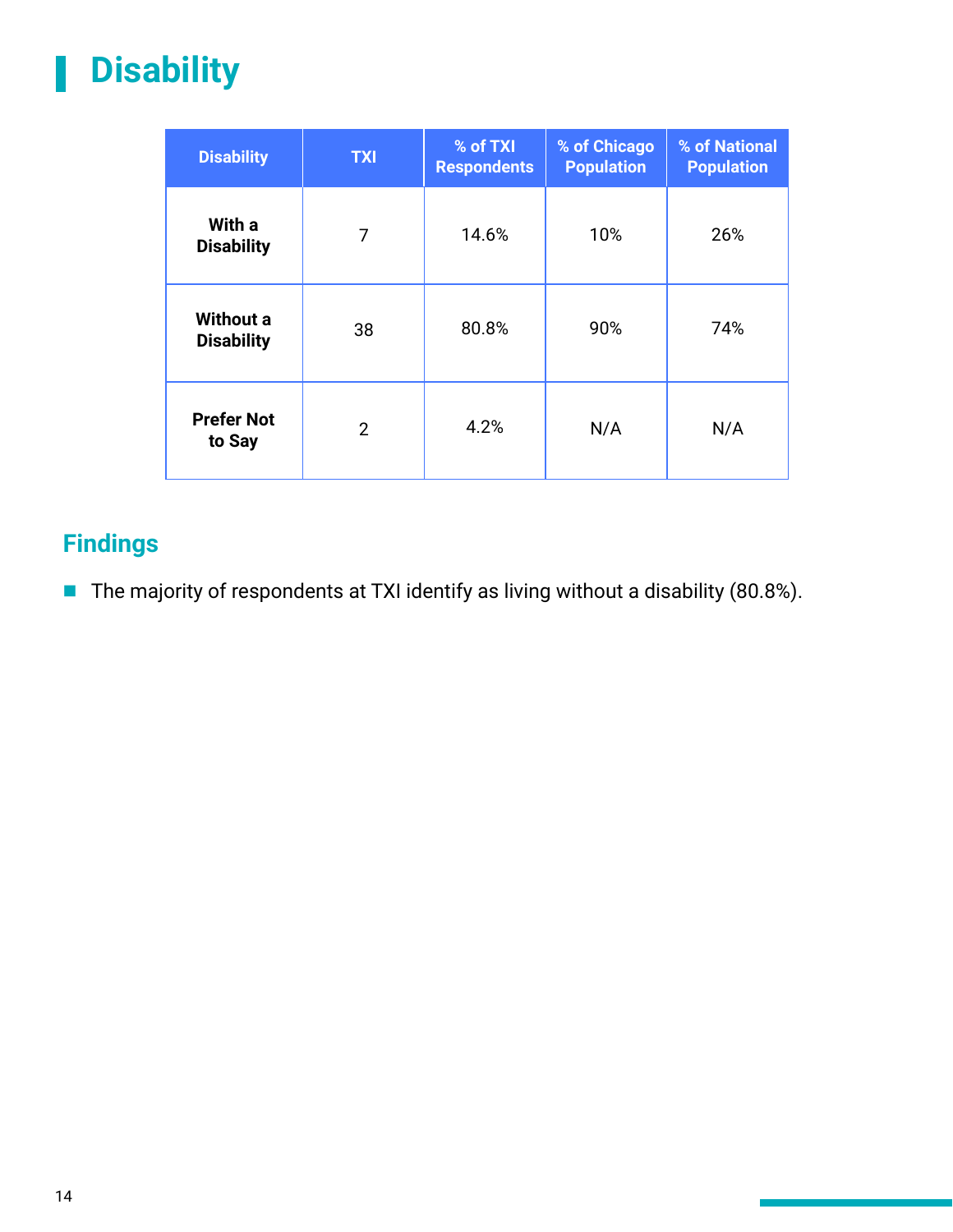### **Race/Ethnicity**

| Race/<br><b>Ethnicity</b>                 | <b>TXI</b>     | % of TXI<br><b>Respondents</b> | % of Chicago<br><b>Population</b> | % of National<br><b>Population</b> |
|-------------------------------------------|----------------|--------------------------------|-----------------------------------|------------------------------------|
| <b>White (Not</b><br>Hispanic/<br>Latinx) | 31             | 66%                            | 33.3%                             | 60.1%                              |
| Hispanic/<br>Latinx                       | $\overline{2}$ | 4.2%                           | 28.8%                             | 18.5%                              |
| <b>Black</b>                              | $\overline{4}$ | 8.5%                           | 29.6%                             | 12.2%                              |
| <b>East Asian</b>                         | 3              | 6.4%                           | 6.6%                              | 5.6%                               |
| <b>South Asian</b>                        | 1              | 2.1%                           | N/A                               | N/A                                |
| <b>Multiple</b><br><b>Identities</b>      | 6              | 12.8%                          | 2.8%                              | 2.8%                               |
| <b>Prefer Not</b><br>to Say               | 0              | 0%                             | N/A                               | N/A                                |

- The majority of TXI employees are White (66%) and those holding multiple Racial/Ethnic identities are the second-highest represented (12.8%).
- $\blacksquare$  Hispanic/Latiné/x (4.2%) employees are the least represented in comparison with the Chicago Population (28.8%).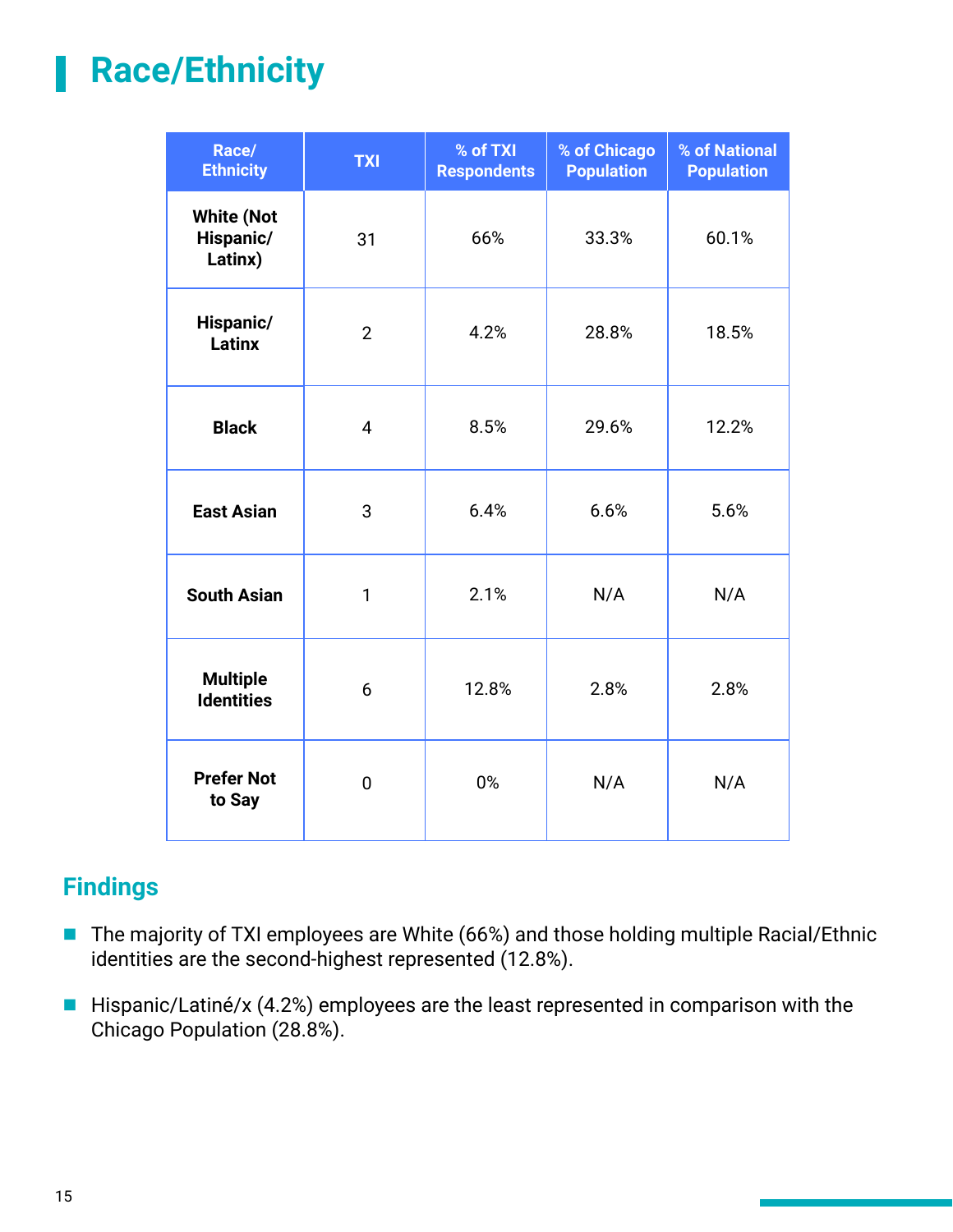### <span id="page-15-0"></span>**Analysis & Observations**

This section includes visual (charts) and textual analysis in order to identify significant trends among how the specific social identities of TXI employees responded to the 2021 survey. The charts below compare Level, Salary Band, and Practice Group by various social identities, including Racial/Ethnic Identity, Sexual Orientation, Gender Identity, and Primary Caregiver Status.

To protect anonymity some charts are not included in this report, and underrepresented social identity groups are collected into single categories in the following charts. Specifically, those who did not identify as Straight (Heterosexual) are represented as LGBTQIA+, and those who did not identify as White are represented as People of Color.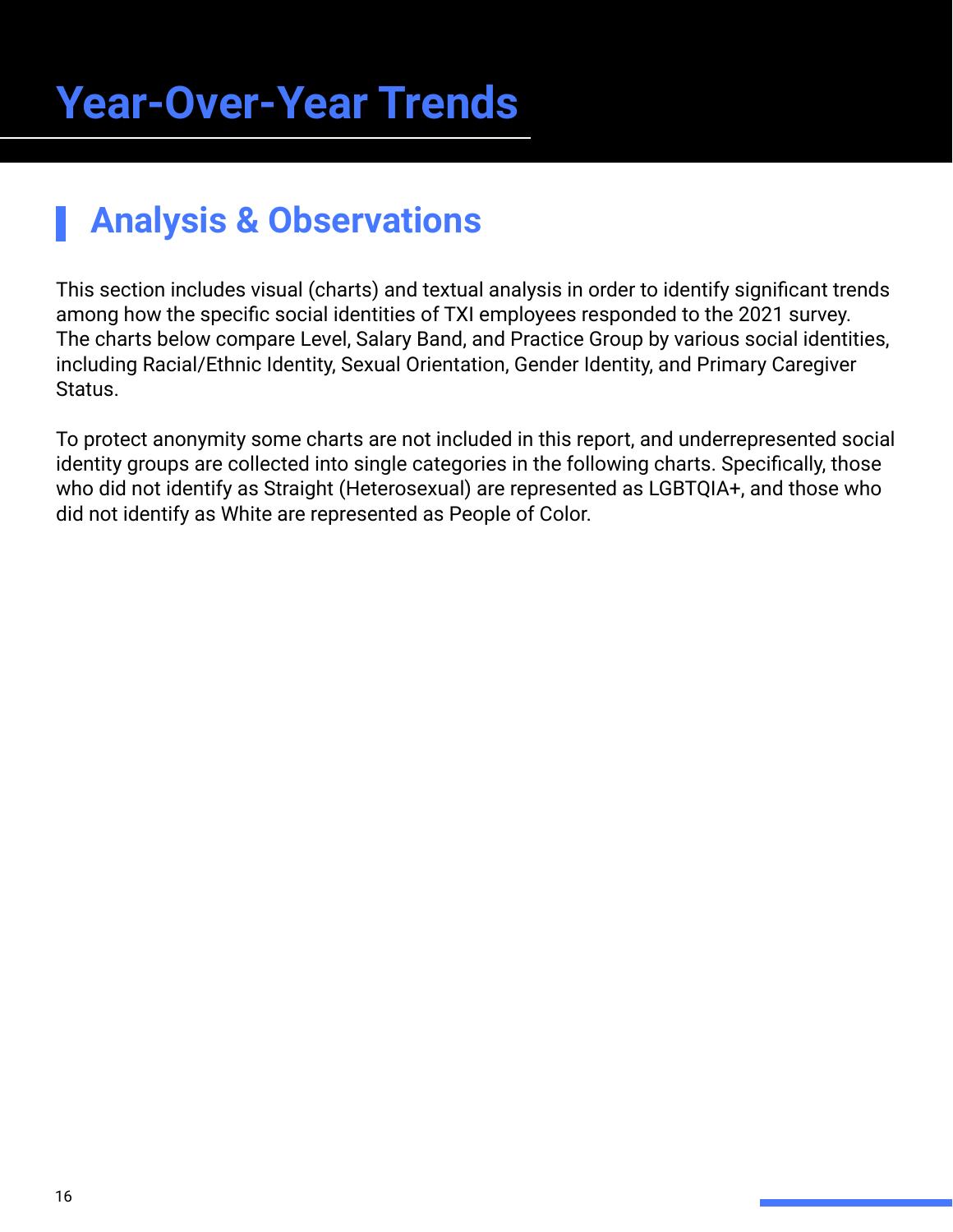## <span id="page-16-0"></span>**Analysis by Level**

### **Level & Racial/Ethnic Identity**



- **E** Last year, White identified employees were overrepresented at each level (by an average of 72%).
- $\blacksquare$  This year, there is increased racial parity at the Senior level. Last year, White-identified respondents represented 67% of this level. This year, they represented 46% (3 more people of color responded at the Senior level this year, representing a 33% increase.)
- $\blacksquare$  This year, there is increased racial parity at the Associate/Consultant levels. Last year, White-identified respondents represented 67% of this level. This year, they represent 50% (2 more people of color responded at the Associate/Senior level this year, representing a 50% increase).
- White identifying employees remain overrepresented at the Lead (6 White-identified respondents, representing 86%), Principal/Director (7 White-identified respondents, representing 87%), and Leadership/executive (2 White-identified respondents, representing 100%) levels. Diverse racial and ethnic representation is more likely to be found in lower levels.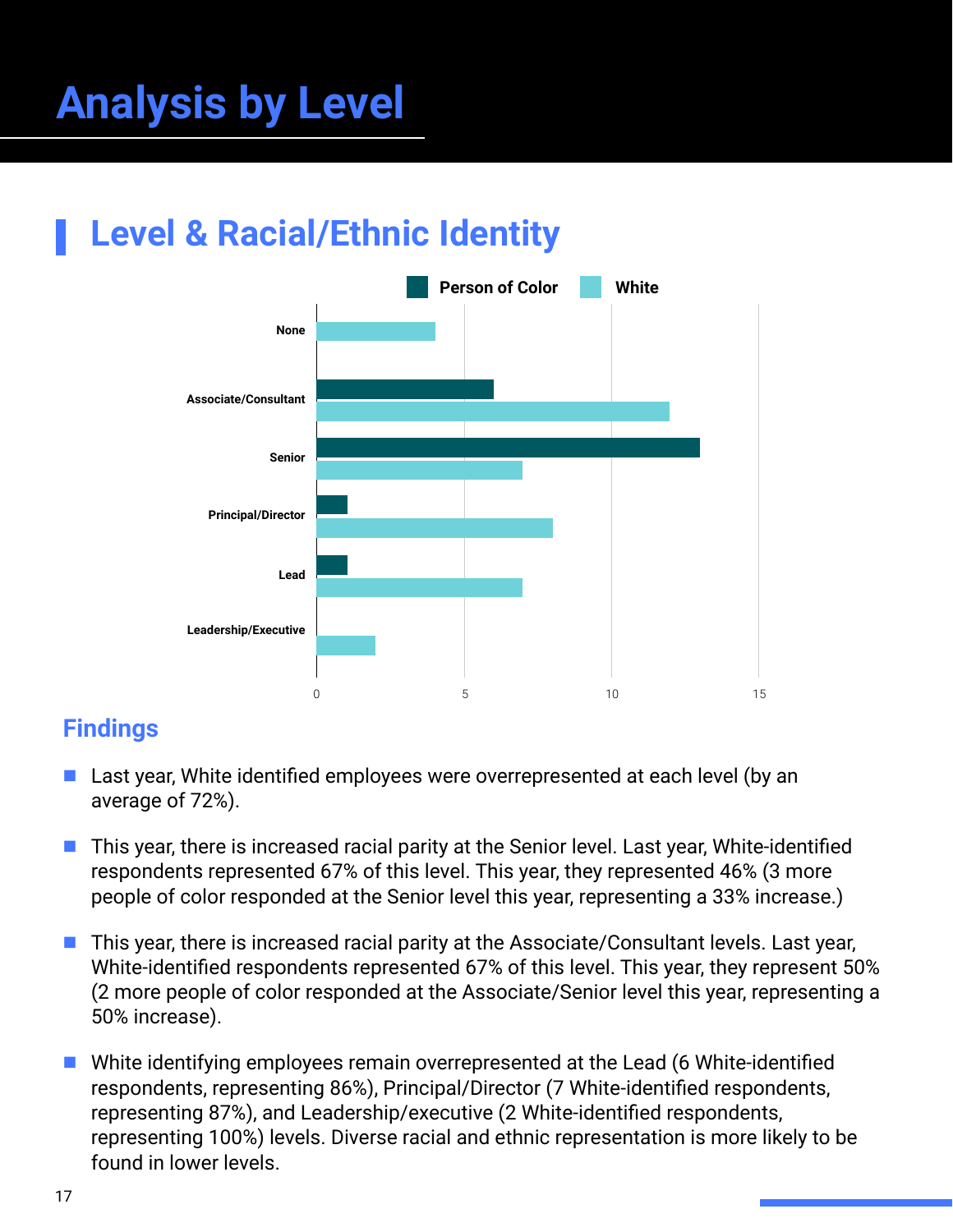#### **Level & Primary Caregiver Status**



#### **Findings**

 $\blacksquare$  There are primary caregivers at every level of TXI, with the highest concentration at the Principal/Director level (5 primary caregivers, representing 62%) and the lowest at the Associate/Consultant level (4 primary caregivers, representing 33%).

### **Level & Sexual Orientation**

Charts for Level & Sexual Orientation cannot be included in order to protect anonymity.

- $\blacksquare$  The Associate/Consultant level saw the highest increase (3 more LQBTQIA+ respondents, representing a 60% increase) in diversity among Sexual Orientations.
- The Associate/Consultant level represents the widest diversity of queer identities (at 67%), followed by those at the Lead level (at 33%).
- $\blacksquare$  There are LGBTQIA+ identifying employees at every level of TXI.
- The majority of LGBTQIA+ identities are concentrated at the Associate/Consultant level (of the 13 LGBTQIA+ respondents, 61% are at the Associate/Consultant level).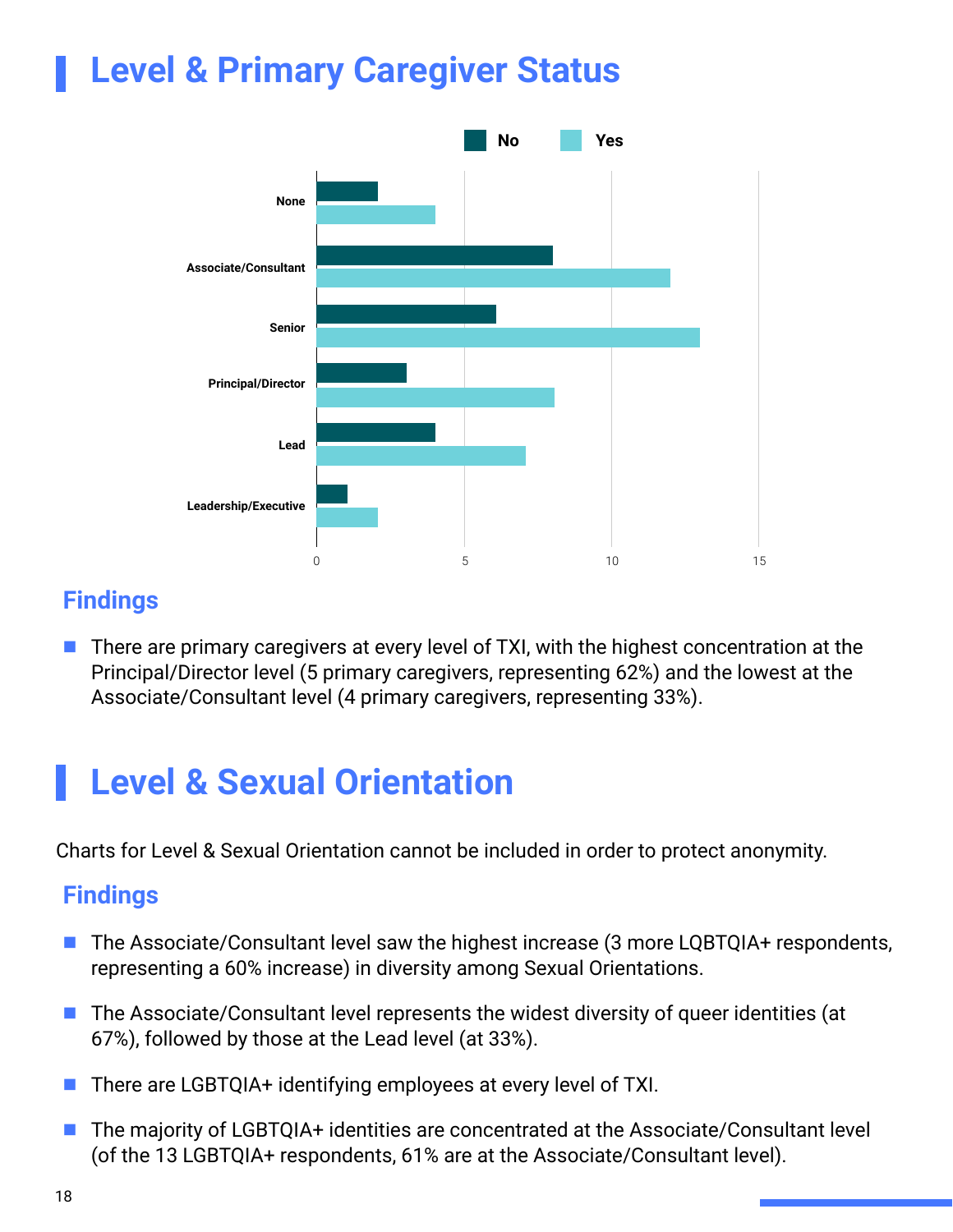### **Level & Gender Identity**

Charts for Level & Gender Identity cannot be included in order to protect anonymity.

- $\blacksquare$  Man-identified employees are overrepresented at the Senior (8 Man-identified respondents, representing 61%) and Principal/Director levels (6 Man-identified respondents, representing 75%).
- Woman-Identified and Non-binary identified employees are more highly represented (8 Woman-identified respondents or Non-binary identified respondents, representing 67%) than Man-identified employees at the Associate/Consultant level.
- Woman-Identified and Non-binary identified employees are more highly represented (4 Woman-identified respondents or Non-binary identified respondents, representing 57%) than Man-identified employees at the Lead level.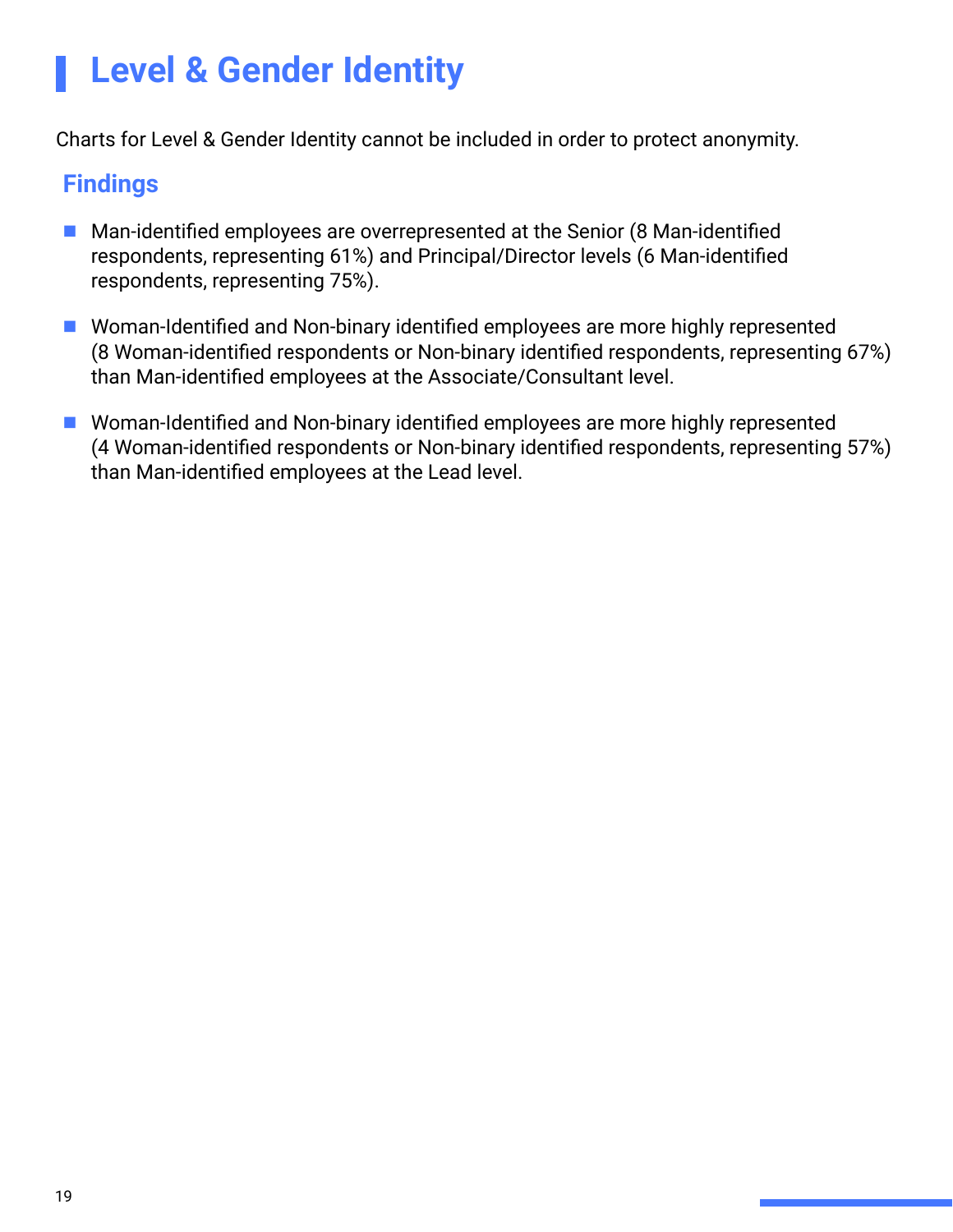## <span id="page-19-0"></span>**Analysis by Salary**

### **Salary & Racial/Ethnic Identity**



- 25% of employees at TXI make \$161,000 or above.
	- $\circ$  92% of those who identified as making above \$161,000 also identify as White.
- $\blacksquare$  The higher the salary band, the more likely it is to be occupied by a White-identified employee.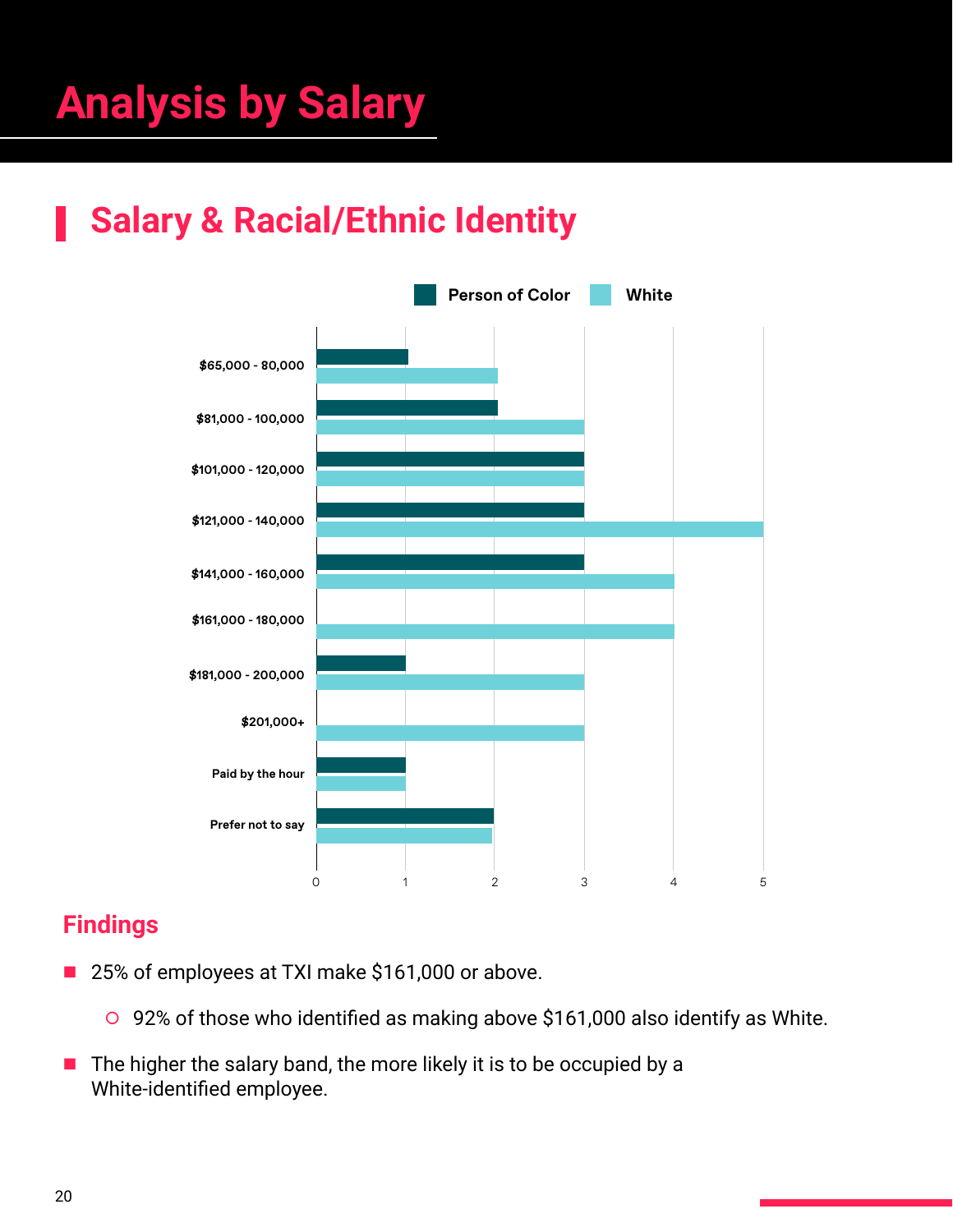### **Salary Band & Gender Identity**

Charts for Salary Band & Gender Identity cannot be included in order to protect anonymity.

#### **Findings**

- $\blacksquare$  The higher the salary band, the more likely it is to be occupied by a man-identified employee.
- $\blacksquare$  This year, there is an average of 2 Woman-identified respondents per salary band (an increase of 33%), and Woman-identified employees are now represented in every salary band. Last year, there was an average of 1.5 Woman-identified respondents per salary band, with none at the \$141,000-160,000 or \$181,000 - 200,000 salary bands.
- The majority of Non-binary gender identities are located at the \$81,000- \$100,000 salary band (2 respondents, representing 40% of the salary band).
- 73% of those making above \$161,000 are Man-identified.

### **Salary Band & Sexual Orientation**

Charts for Salary Band & Sexual Orientation cannot be included in order to protect anonymity.

- $\blacksquare$  The \$181,000 \$200,000, and Paid by the Hour categories did not show any queer representation, with all respondents selecting "Straight (heterosexual).
- The highest diversity of LGBTQIA+ representation appeared at the \$81,000 \$100,000 salary band (4 respondents, representing 80% of the salary band).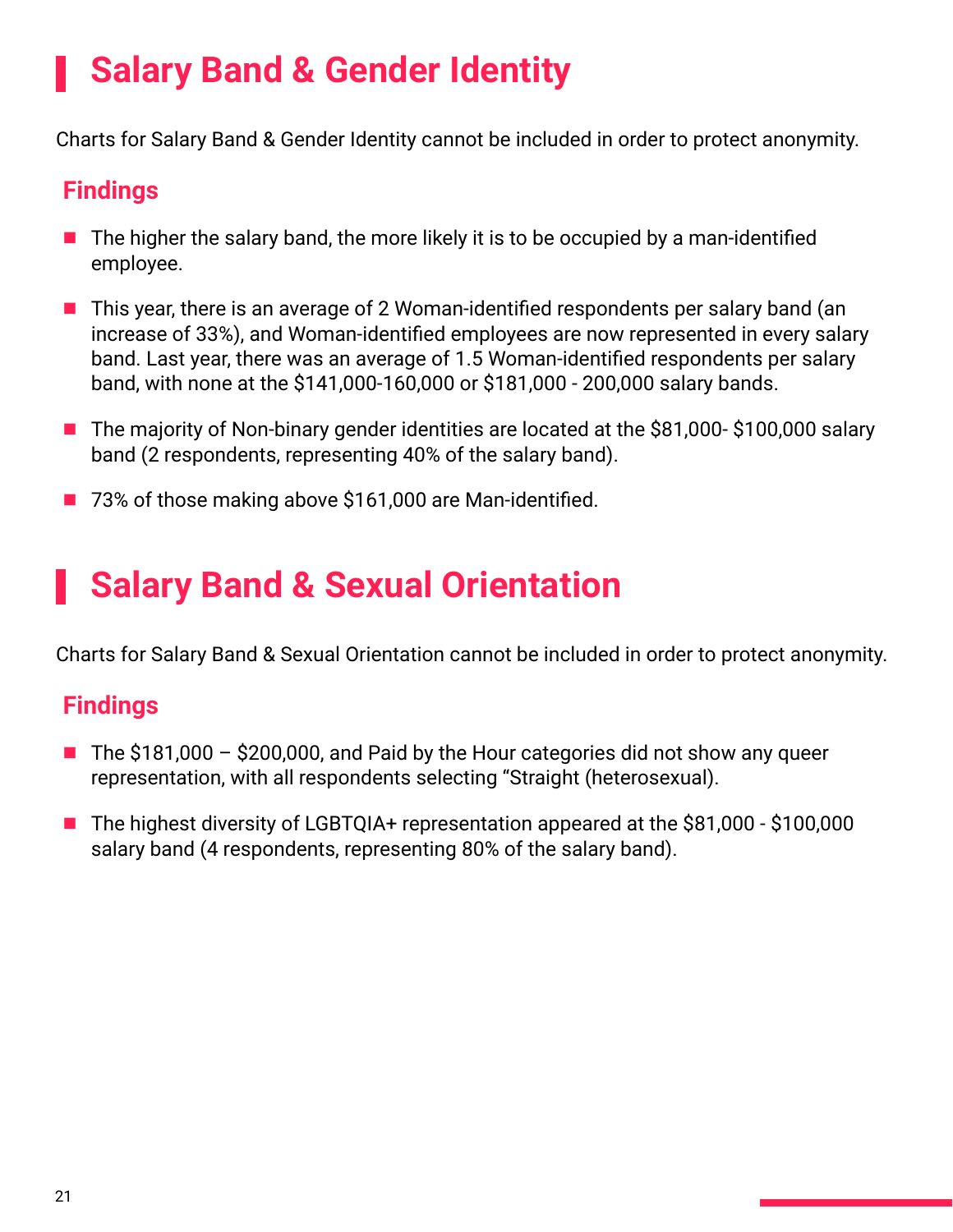### **Salary Band & Practice Group**



- **Engineering is the only Practice Group represented in every salary band (apart from the** highest, which is reserved for leadership positions).
- The most diversity of pay by practice group appears in the \$121,000-\$140,000 and \$141,000-\$160,000 salary bands
- Employees in Engineering are present at every salary band except for the \$201,000+ level.
- The \$65,000-\$80,000 salary band is composed only of those in the Engineering practice group.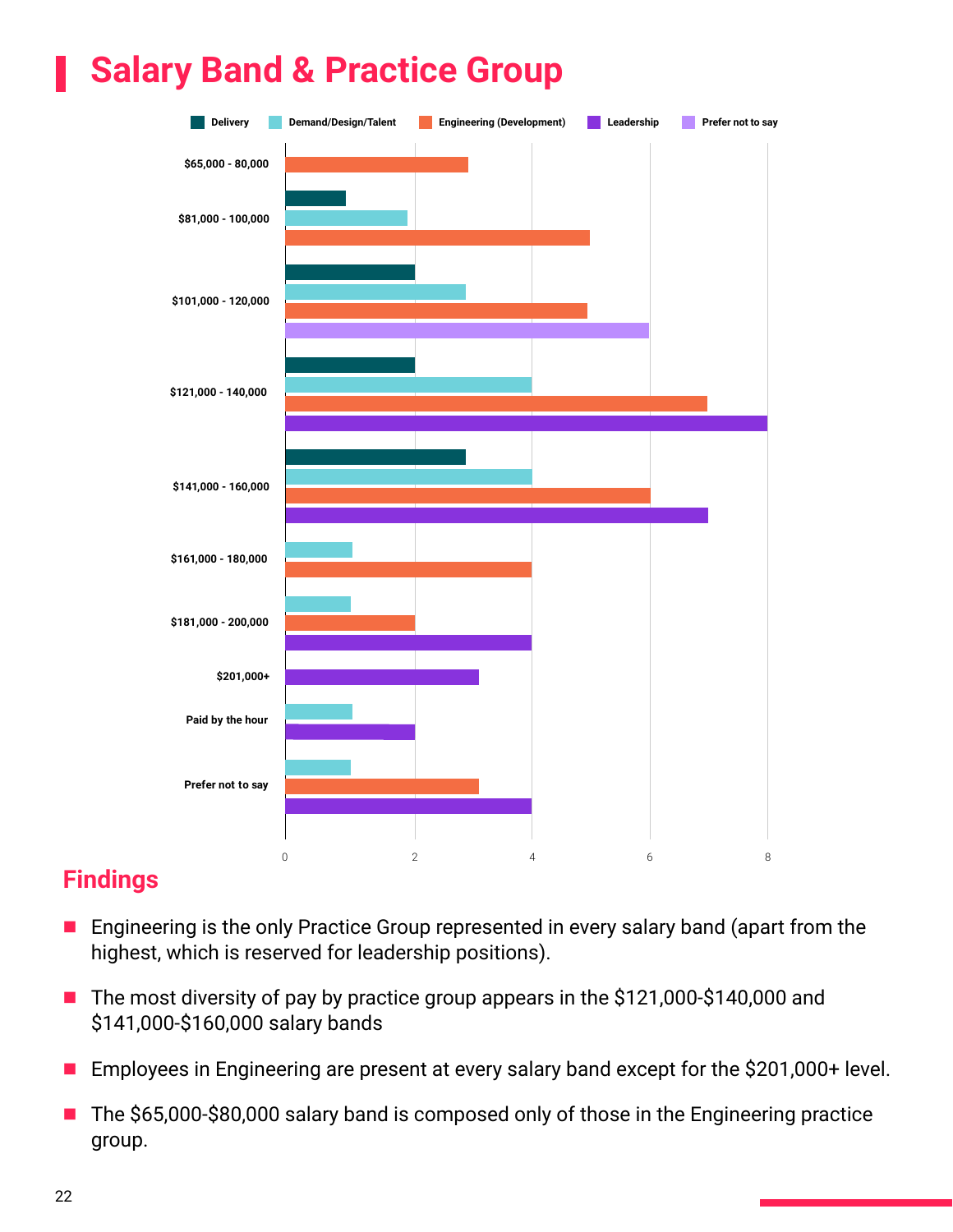### **Salary Band & Level**



- The greatest diversity of pay happened at the Senior level.
- At least three salary bands are represented at every level (other than the Leadership/ Executive level)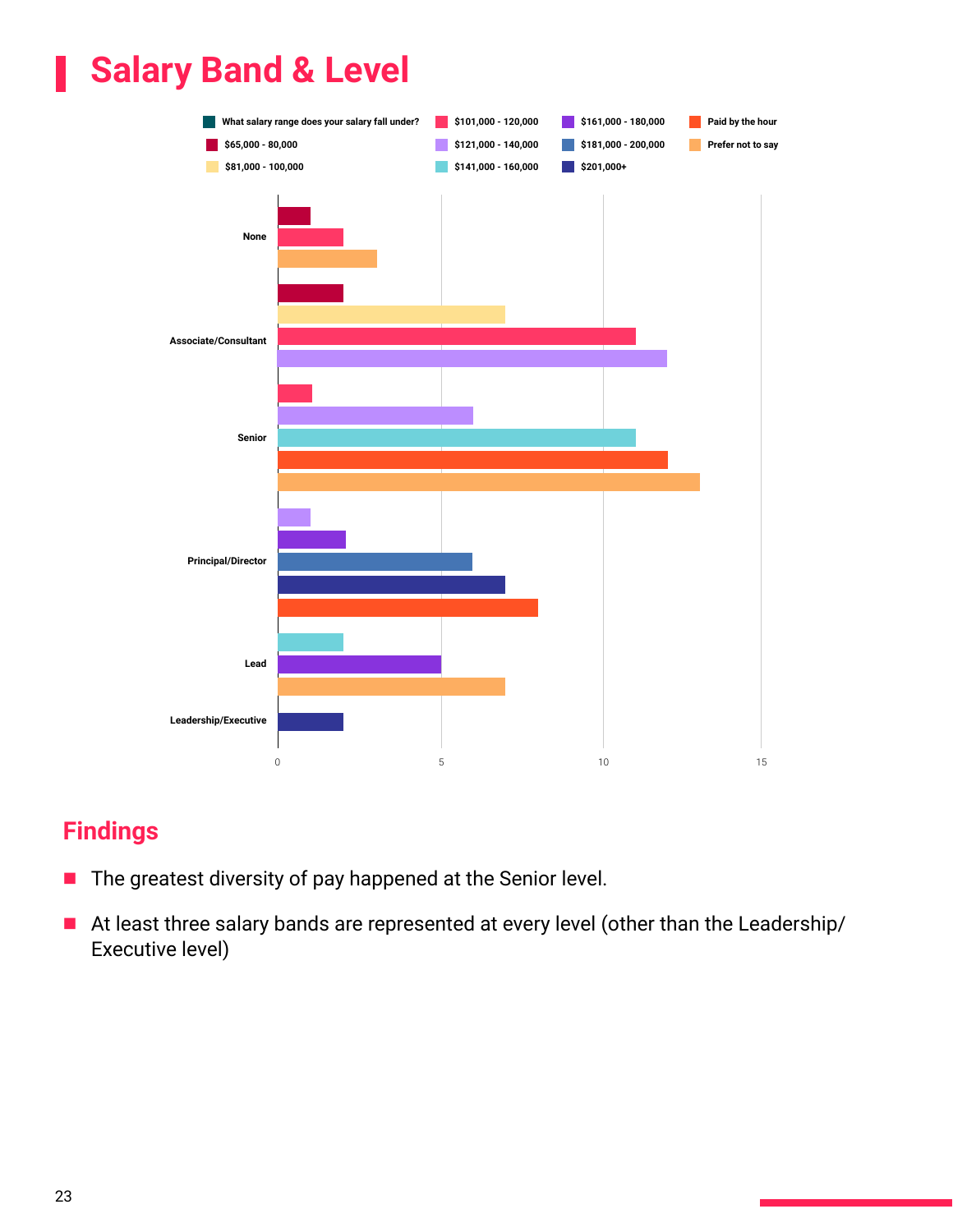## <span id="page-23-0"></span>**Analysis by Practice Group**

### **Practice Group & Racial/Ethnic Identity**



#### **Findings**

- White-identifying employees are overrepresented in each Practice Group, other than in the Delivery Lead Group.
- $\blacksquare$  We have combined the Demand, Design, and Talent practice groups due to smaller team sizes as a method of preserving anonymity.

### **Salary Band & Gender Identity**

Charts for Practice Group and Gender Identity cannot be included in order to protect anonymity.

#### **Findings**

■ Similar to last year's report, Demand/Design/Talent was the most gender-diverse practice group (2 Woman-identified respondents, 2 Non-binary identified respondents, and 3 Manidentified respondents, representing 28%, 28%, and 43% respectively).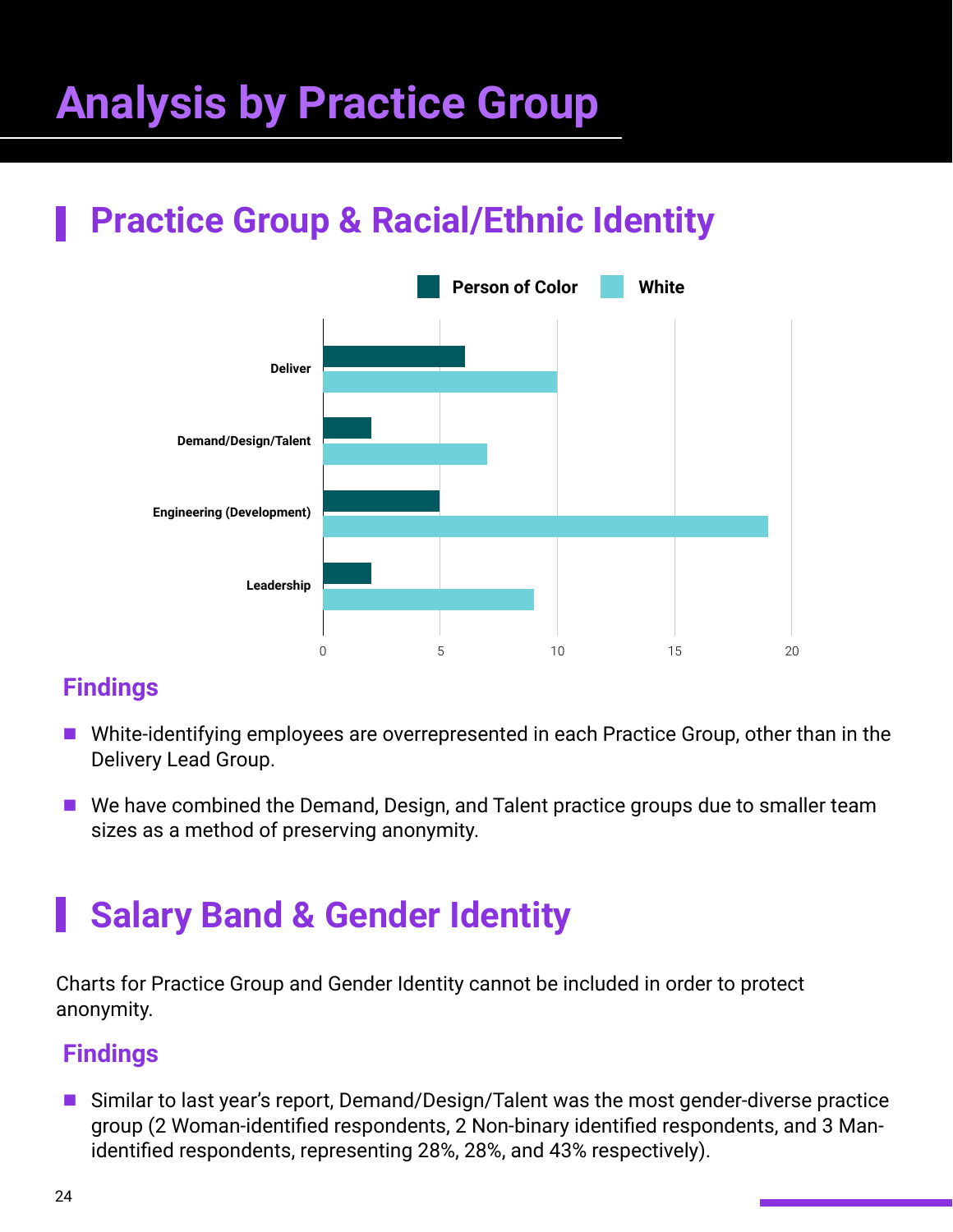- Woman-identified respondents represented a majority in the Delivery Practice Group (6 Woman-identified respondents, representing 60%).
- $\blacksquare$  Men-identified respondents are the most highly represented in the Engineering (12 Man-identified respondents, representing 63%) and Leadership practice groups (6 Man-identified respondents, representing 67%).

### **Practice Group & Sexual Orientation**

Charts for Practice Group and Sexual Orientation cannot be included in order to protect anonymity.

- $\blacksquare$  Unlike last year, every practice group has a diversity of sexual orientations.
- Engineering (Development) (7 LGBTQIA+ identified respondents, representing 37%) and Demand/Design/Talent (3 LGBTQIA+ identified respondents, representing 43%) have the highest representation of LQBTQIA+ identities.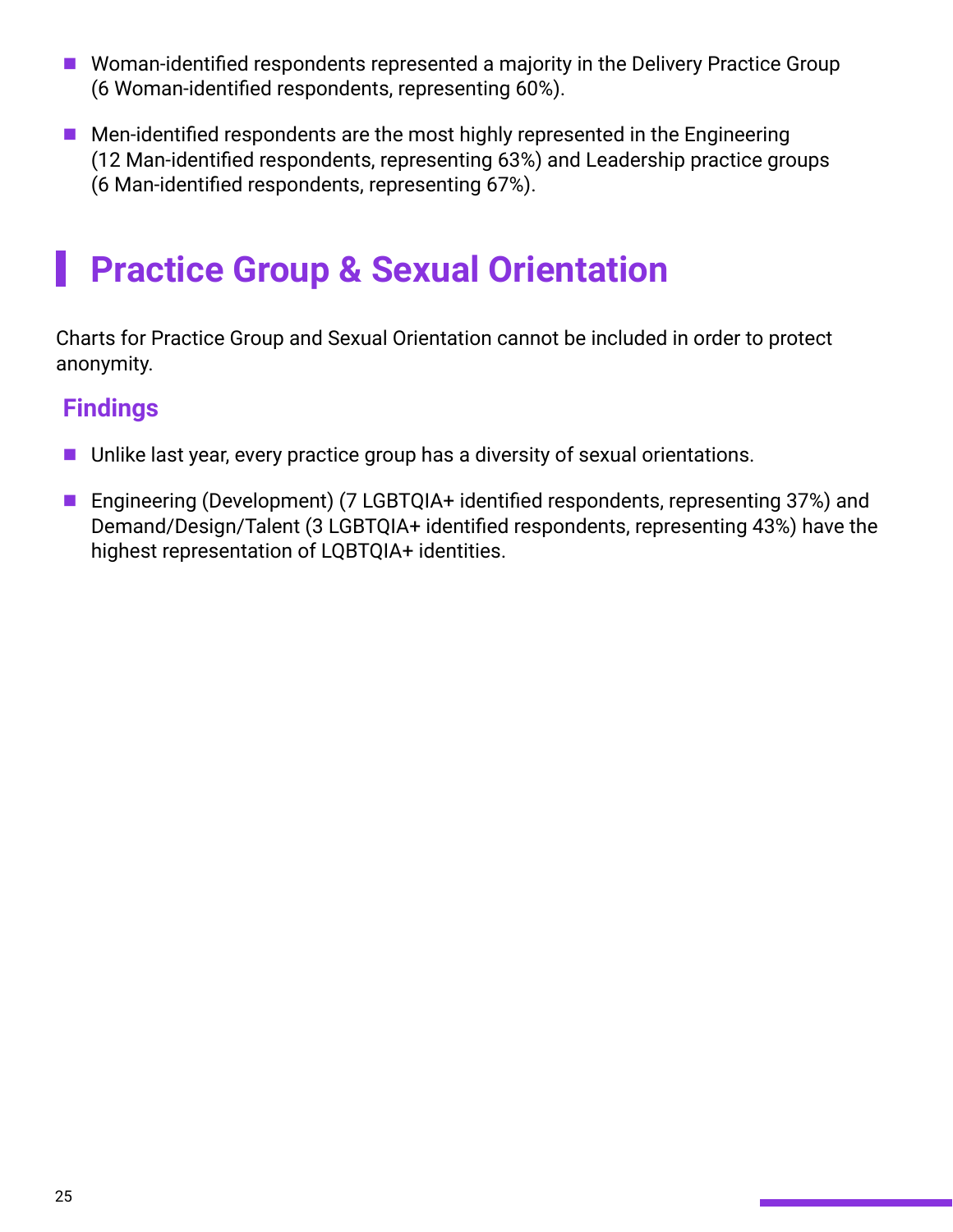## <span id="page-25-0"></span>**Singular Demographic Benchmarks**

This section contains demographics on respondents' Level, Salary Range, Practice Group, Variable Compensation, Workplace Type, Place of Birth, and Current Location.

### **Level**

Level refers to an employee's position within TXI and is related to their level of responsibility and salary range. In order, our levels are represented as Associate/Consultant, Senior, Lead, Principal/Director, and Leadership/Executive. Those who selected "None" are either contractors or owners of TXI.

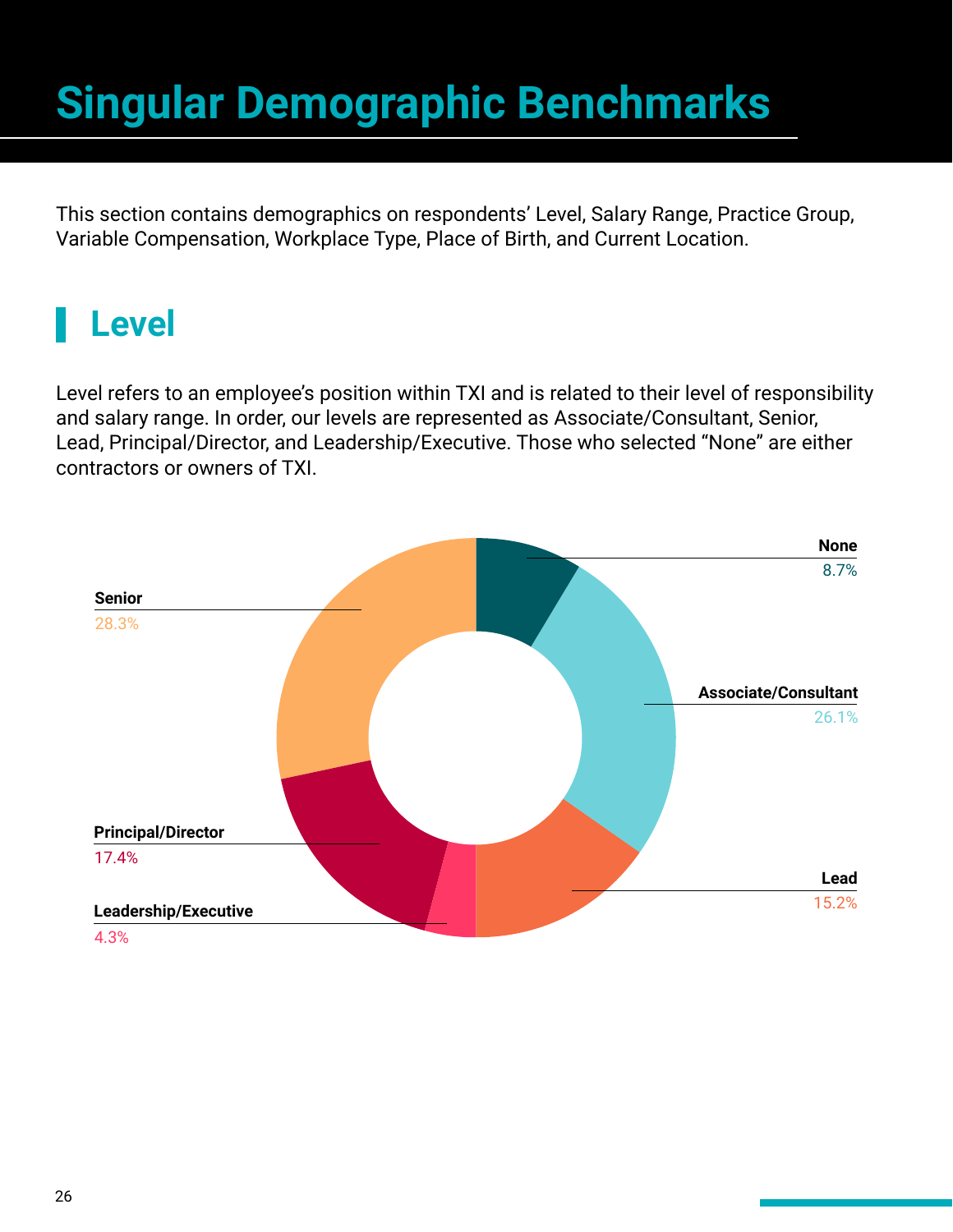### **Salary**



#### **Practice Group**

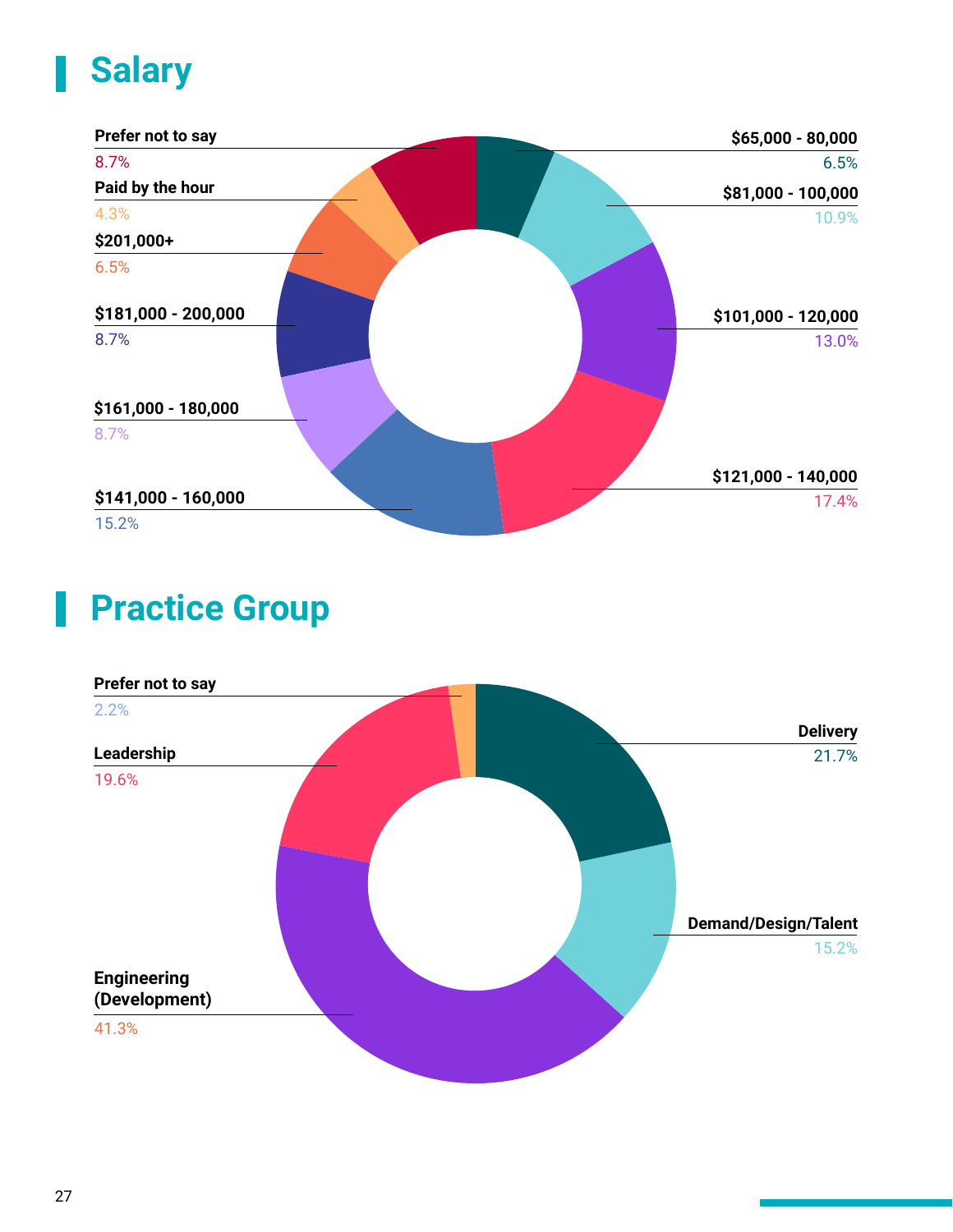### **Variable Compensation**

Variable Compensation is the portion of an employee's pay determined by performance or the results of their work.

#### **Findings**

- **8%** of TXI has 0% variable compensation
- 25% of TXI has a 3% variable compensation
- 40% of TXI has a 4% variable compensation
- **17%** of TXI has between a 5-9% variable compensation
- 6% of TXI has between a 10-32% variable compensation



### **Workplace Type**

- 77.8% of TXI employees are Distributed
- **15.6%** of TXI employees are Co-located in an office together
- 6.7% of TXI employees work in-office and remotely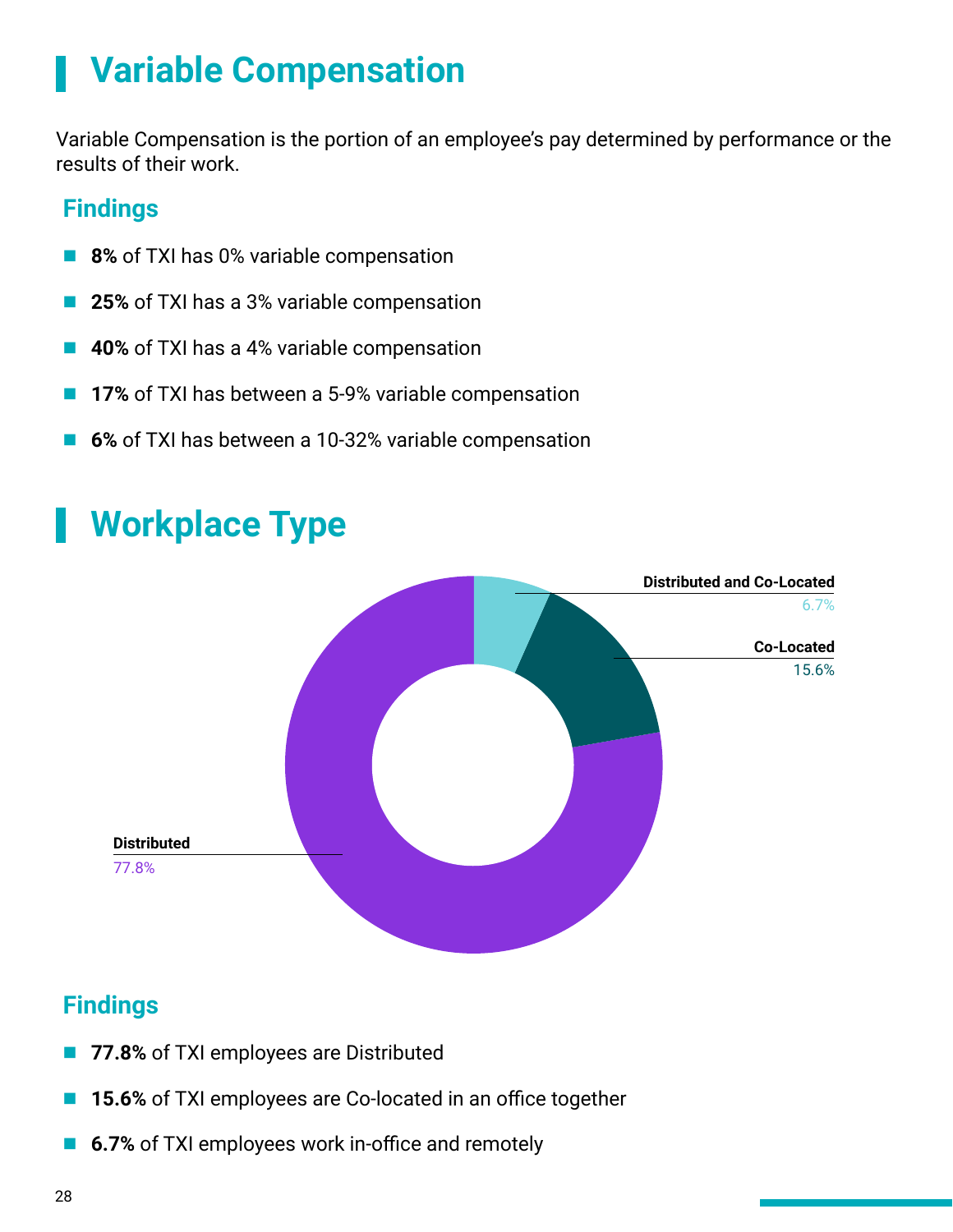### **Place of Birth**

Charts related to a place of birth are not included to protect anonymity.

#### **Findings**

- 70.2% of TXI employees were born in the US (last year, 75% of respondents were born in the US).
- Respondents also identified as being born in Japan, Mexico, Europe, East Asia, Africa, and Canada.

### **Current Location**

Charts related to respondents' current locations are not included to protect anonymity.

- 74.5% of TXI employees are located in the Midwest of the U.S.
- **10.6%** of respondents are located outside of the U.S.
- Respondents also identified as being located in the Southeast, Southwest, and Western U.S.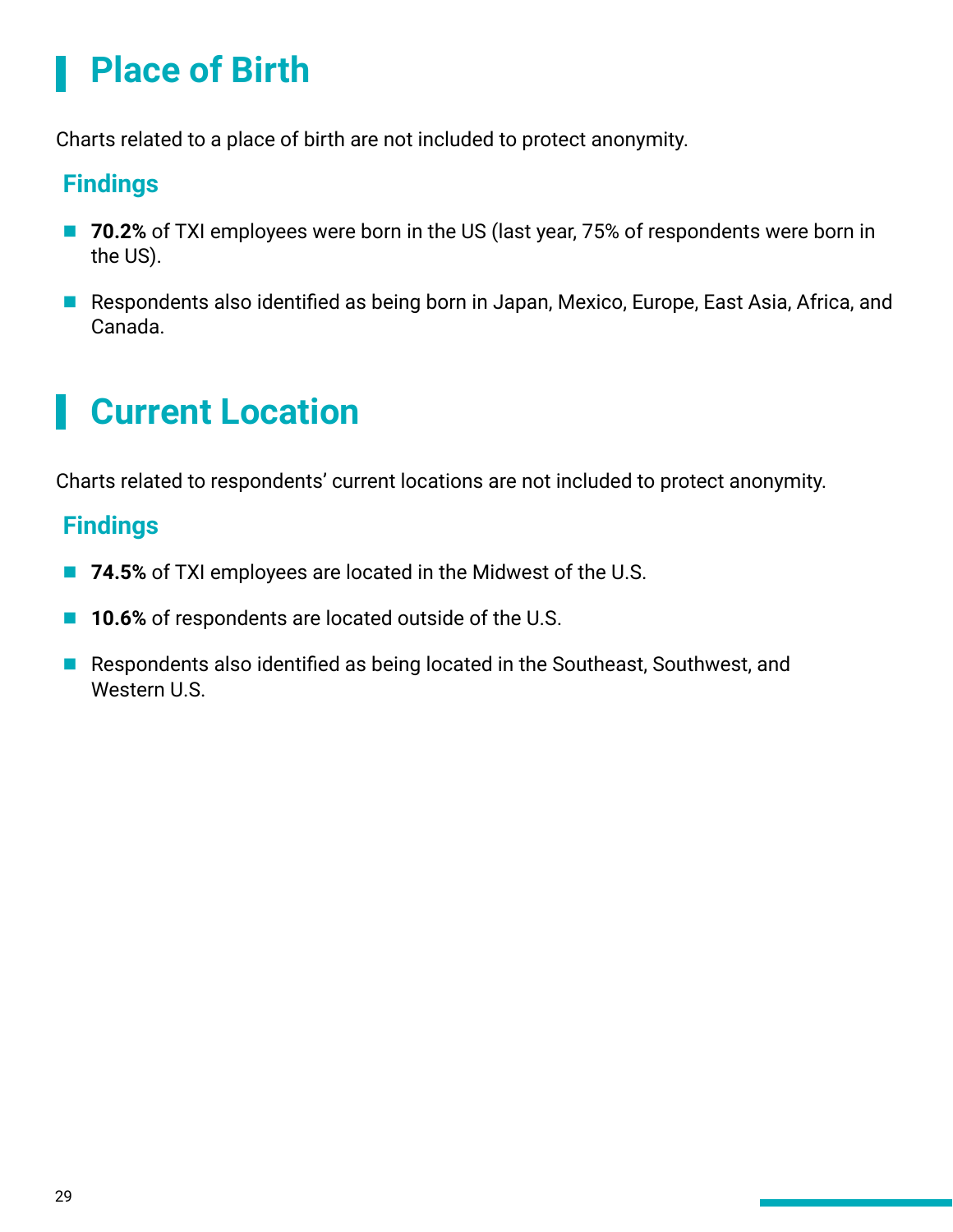## <span id="page-29-0"></span>**White Supremacy Culture Audit**

We included nine questions in our survey that correlated to The Centre for Community Organization's tenets of [White Supremacy Culture in Organizations.](https://coco-net.org/wp-content/uploads/2019/11/Coco-WhiteSupCulture-ENG4.pdf)

Woman-identified respondents were the least likely to agree with the following question.

- **Power Hoarding:** Informal power dynamics (e.g. seniority, social privilege, employment status) are defined, identified, and addressed at TXI.
	- **O** 59% agree (12.8% strongly agree, 46.8% agree)
	- **o 17%** disagree (2.1% strongly disagree, 14.9% disagree)
	- **o 19%** neither agree nor disagree
	- **6 5%** provided an "other" response
- **The 70%** of those who disagreed with this question were Woman-identified.

There were no statistically relevant trends related to the remaining eight questions below. Less than 15% of respondents disagreed with each of the below questions and those who disagreed did not represent trends related to social identity.

- **E** Paternalism: Everyone at TXI knows and understands their level of responsibility and authority in the organization.
- **Paternalism:** Decision-making at TXI is informed by those it impacts.
- **E** Worship of the Written Word: Employees are given the time to read important documents, and also to engage with and ask questions about them.
- **Quantity Over Quality:** TXI values processes as much as final products.
- **Fear of Open Conflict:** Leaders at TXI make space for emotions and think expansively about how problems are flagged in the organization.
- Objectivity: TXI respects that everybody has a valid and useful perspective. (This was a strength!)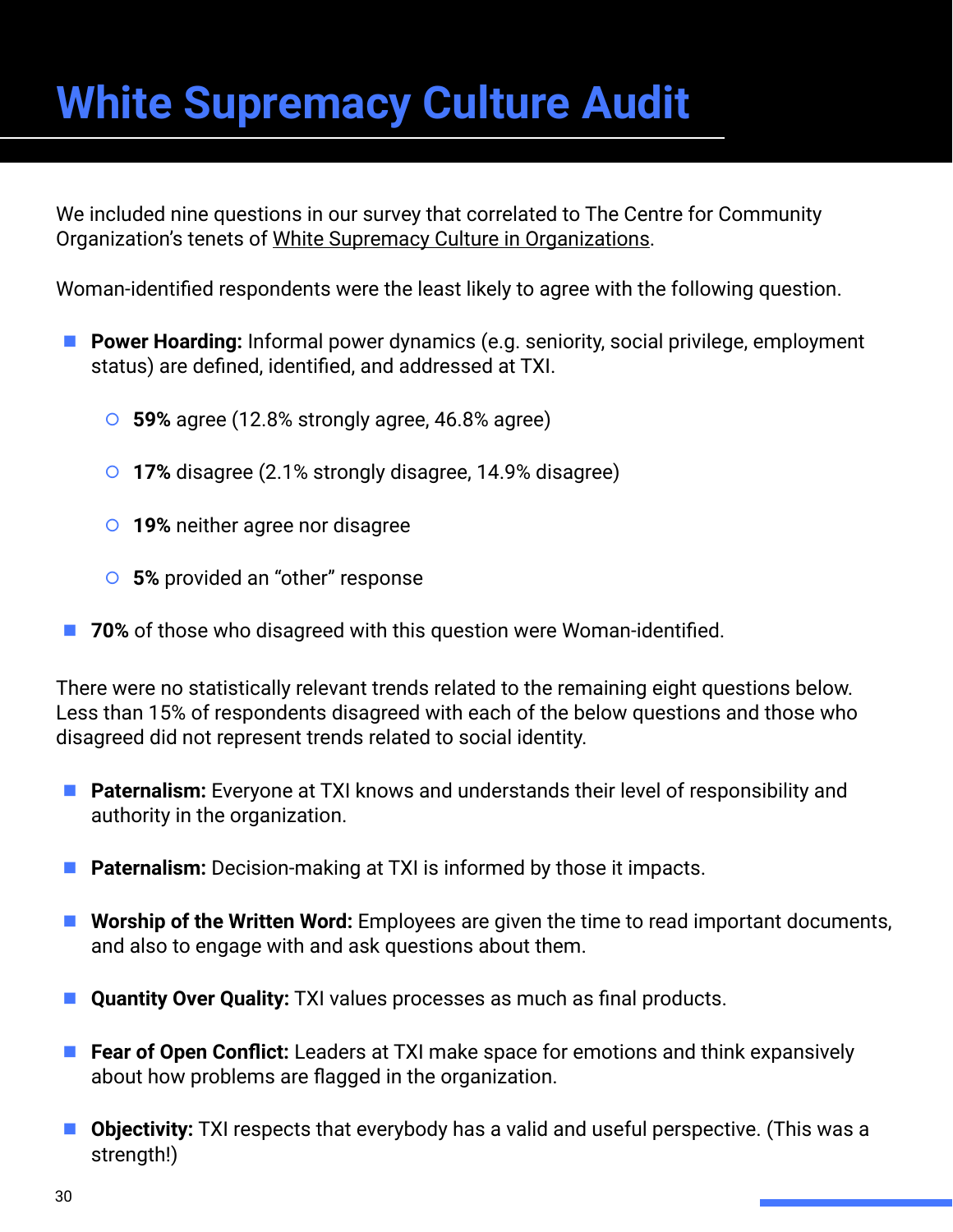- **Diama Divide Right Way: TXI accepts that there are many ways to get to the same goal and** are open to alternative routes.
- **Perfectionism:** Mistakes are not seen as personal or do not reflect badly on the person making them.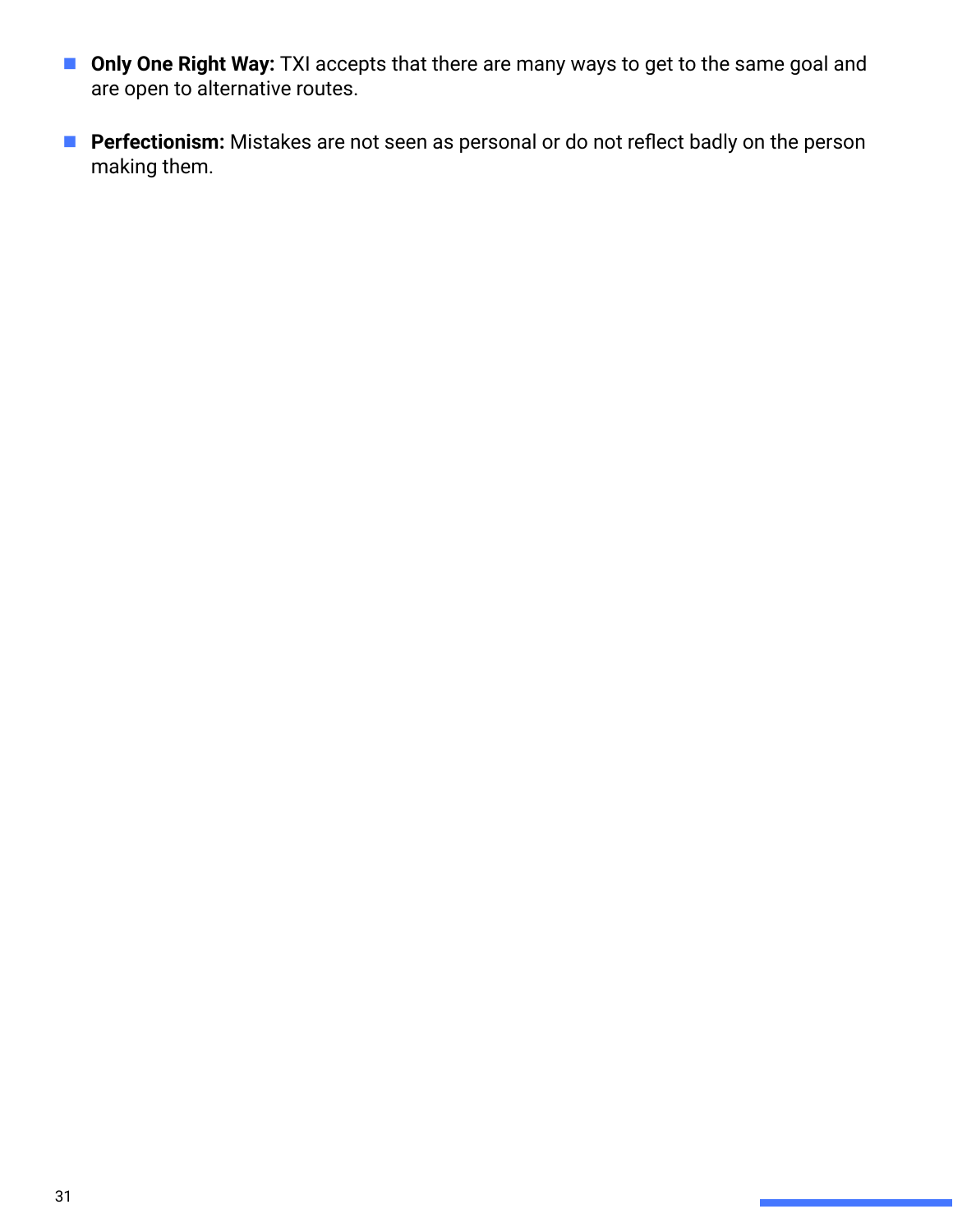## **Closing and Next Steps**

This annual report is a point-in-time snapshot of our organization. Our goal is to publish this report each year to track our progress and keep us accountable. We published our first version of this report in 2021, and as we developed and published this report in 2022, we have our immediate reflections.

- We anticipate that the annual report will inform hiring and recruitment practices ([Appendix\)](#page-32-0) and organizational changes, along with our newly formed Advisory Board. **1**
- The 2022 DEIB Roadmap is also in the works and will be available on our website by midyear. **2**
- We developed an educational plan focused on deepening our understanding of DEIB that adds to our existing Racial Justice, Environmental Justice, and Disability Justice lenses. Specifically, this year we are launching the fourth pillar of Gender Justice in response to last year's data. **3**
- We will invest in community partnerships and projects. **4**
	- $\blacksquare$  In 2020, we launched a role focusing on community engagement. Through that role, we have been defining what community means to us and strategizing how to best engage with the community through the work of our Community Manager. In 2022, we plan to deepen existing partnerships and develop new ones.
	- $\blacksquare$  We intend to utilize the five types of engagement to develop relationships with the community and create thoughtful and meaningful effects.
- We have established a 2022 DEIB budget with categories, dollars, and roles. **5**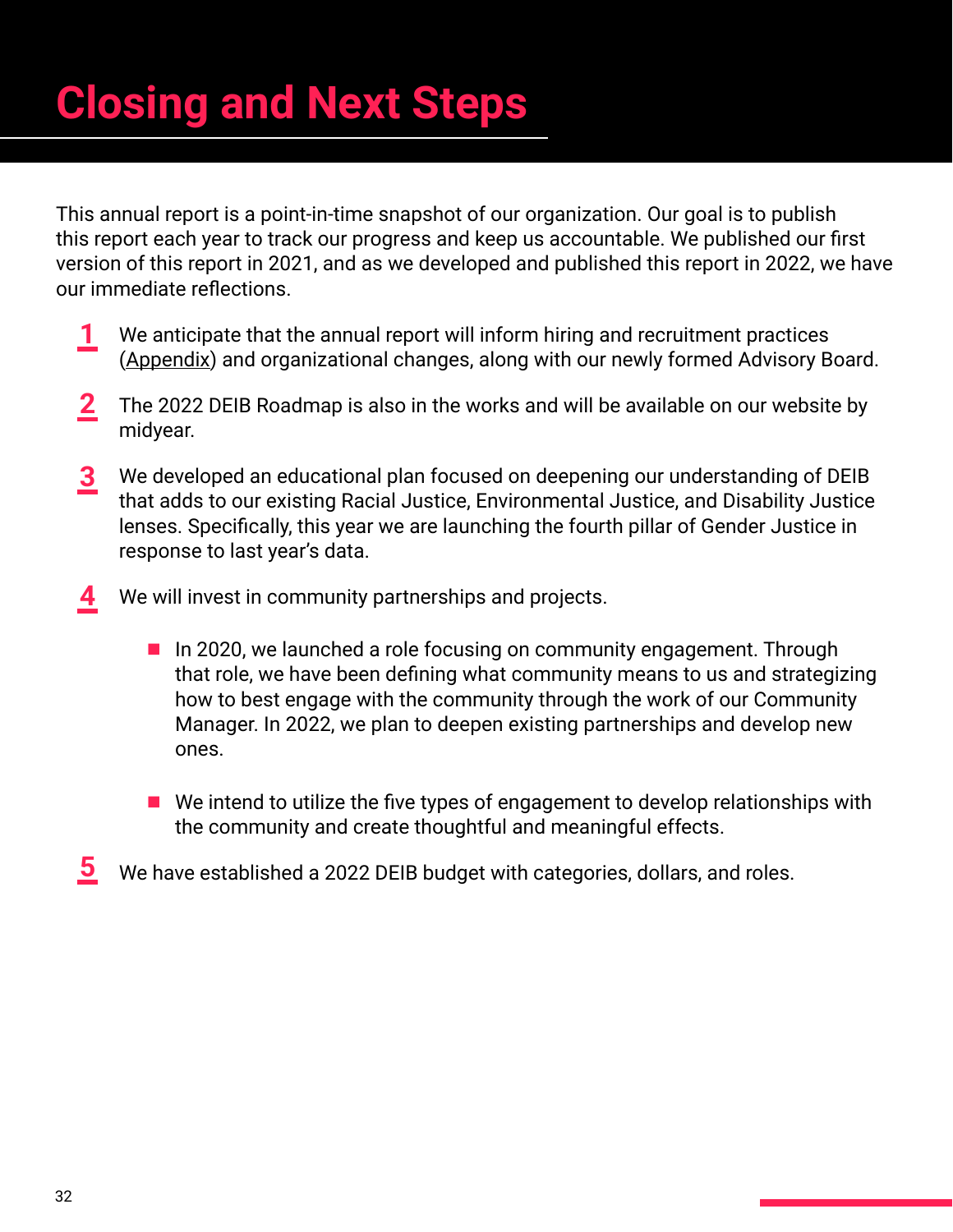## <span id="page-32-0"></span>**Appendix**

### **Sources of Inspiration**

To understand how we formatted the report the way we did, we researched diversity reports published by other companies. We looked at [Google,](https://diversity.google/annual-report/) [Microsoft](https://query.prod.cms.rt.microsoft.com/cms/api/am/binary/RE4aqv1), [The New York Times,](https://www.nytco.com/company/diversity-and-inclusion/2018-diversity-inclusion-report/) [Glitch,](https://diversity-report-spring-2019.glitch.me/) [Pinterest](https://newsroom.pinterest.com/en/post/diversity-report-2020) and [Sprout Social](https://media.sproutsocial.com/uploads/Sprout-Social-2020-DEI-Report.pdf), among others. Many of these organizations have been tracking metrics for years, which helped confirm our goal of establishing a baseline for future years.

We also wanted to see what companies of a similar size and in our industry were doing. We solicited input from several **OpsConf** peer network members and reviewed the wide range of companies sharing data with [DiversityReports.org.](https://www.diversityreports.org/)

### **Correcting for Overrepresentation**

- To address overrepresentation for the **TXI leadership team**, in three years' time we will ...
	- ʧ Decrease overrepresentation of white-identified people in leadership roles to less than 70%.
	- ʧ Increase representation of People of Color to at least 30%, with a specific focus on Black/Latinx/Indigenous voices.
	- ʧ Decrease overrepresentation from male-identified people to 50%.
	- ʧ Increase representation from female and non-binary-identified people to 50%.
	- ʧ Decrease overrepresentation from straight-identified people to less than 80%.
	- **O** Increase LGBTQ+ representation to 20%.
- **To address overrepresentation for senior/lead/principal team members**, in three years' time we will …
	- ʧ Decrease overrepresentation of white-identified people to 60%.
	- **O** Increase representation of People of Color to at least 40%, with a specific focus on Black/Latinx/Indigenous voices.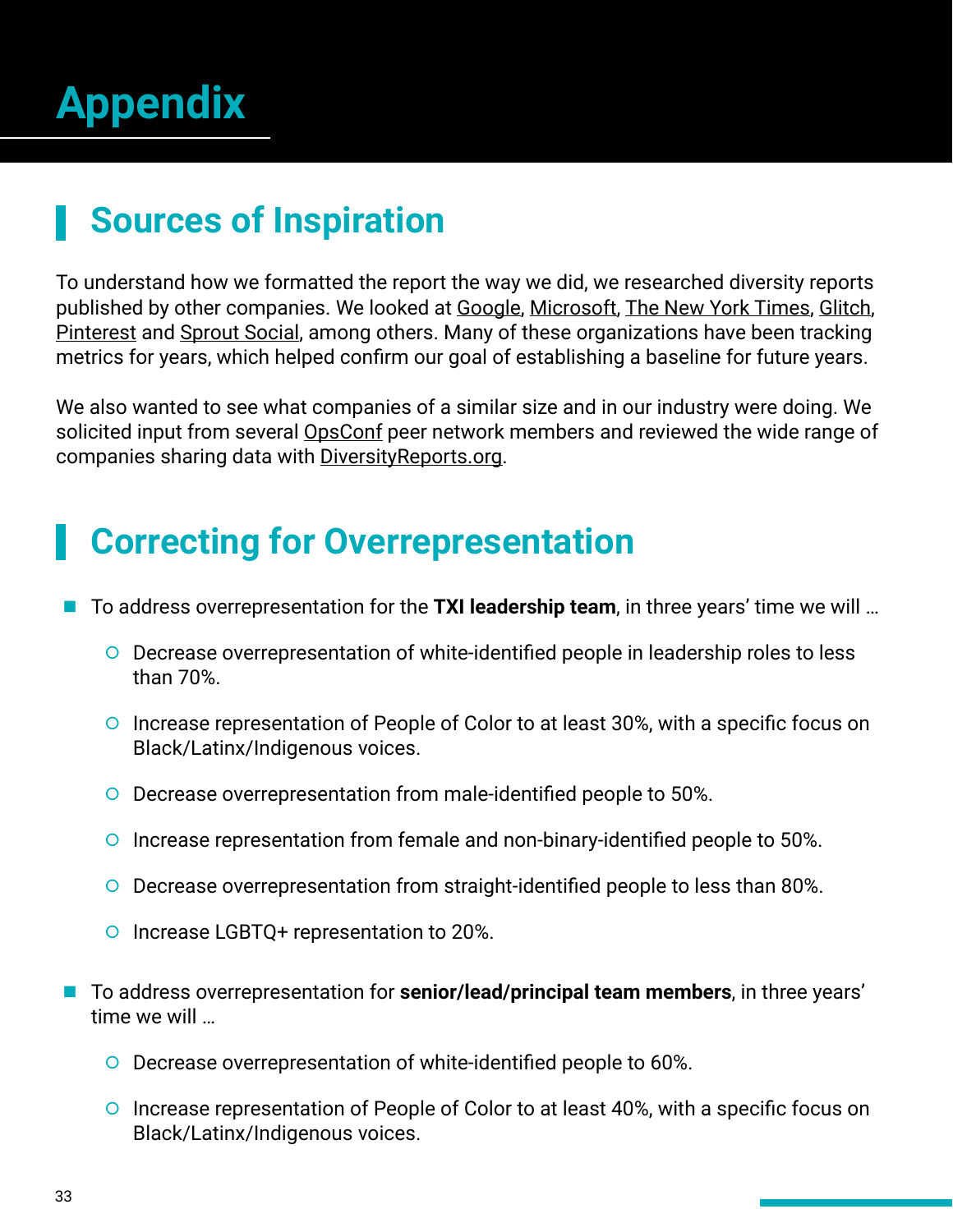- ʧ Decrease overrepresentation from male-identified people to 50%.
- ʧ Increase representation from female and non-binary-identified people to 50%.
- ʧ Decrease overrepresentation from straight-identified people to less than 72%.
- o Increase LGBTQ+ representation to 28%
- To address overrepresentation from **associate/consultant team** members, in three years' time we will …
	- ʧ Decrease overrepresentation of white-identified associate/consultant roles to 56%.
	- o Increase representation of People of Color to at least 43%, with a specific focus on Black/Latinx/Indigenous voices.